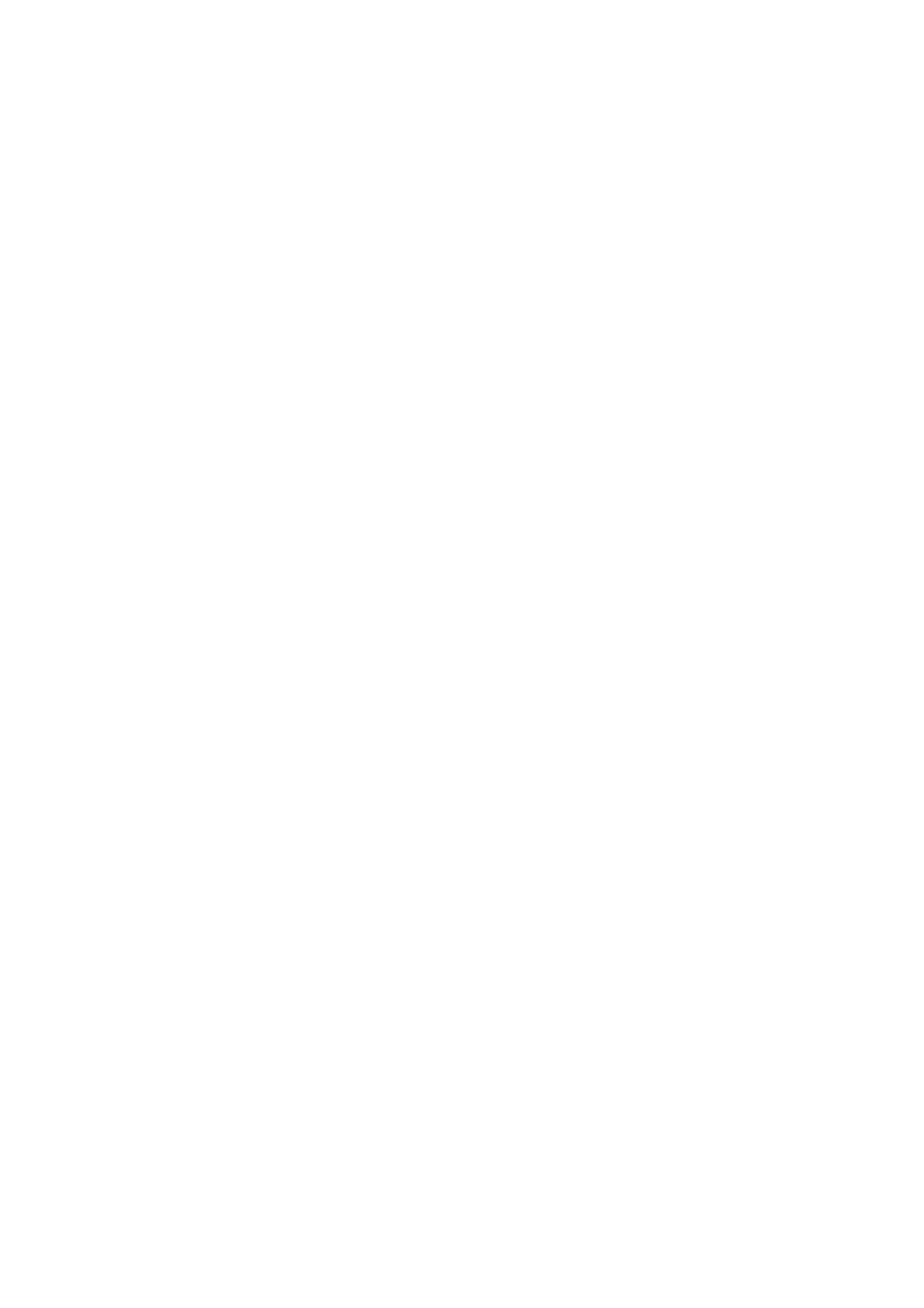**Report to the Spanish Government on the visit to Spain carried out by the European Committee for the Prevention of Torture and Inhuman or Degrading Treatment or Punishment (CPT)** 

**from 21 to 28 April 1997**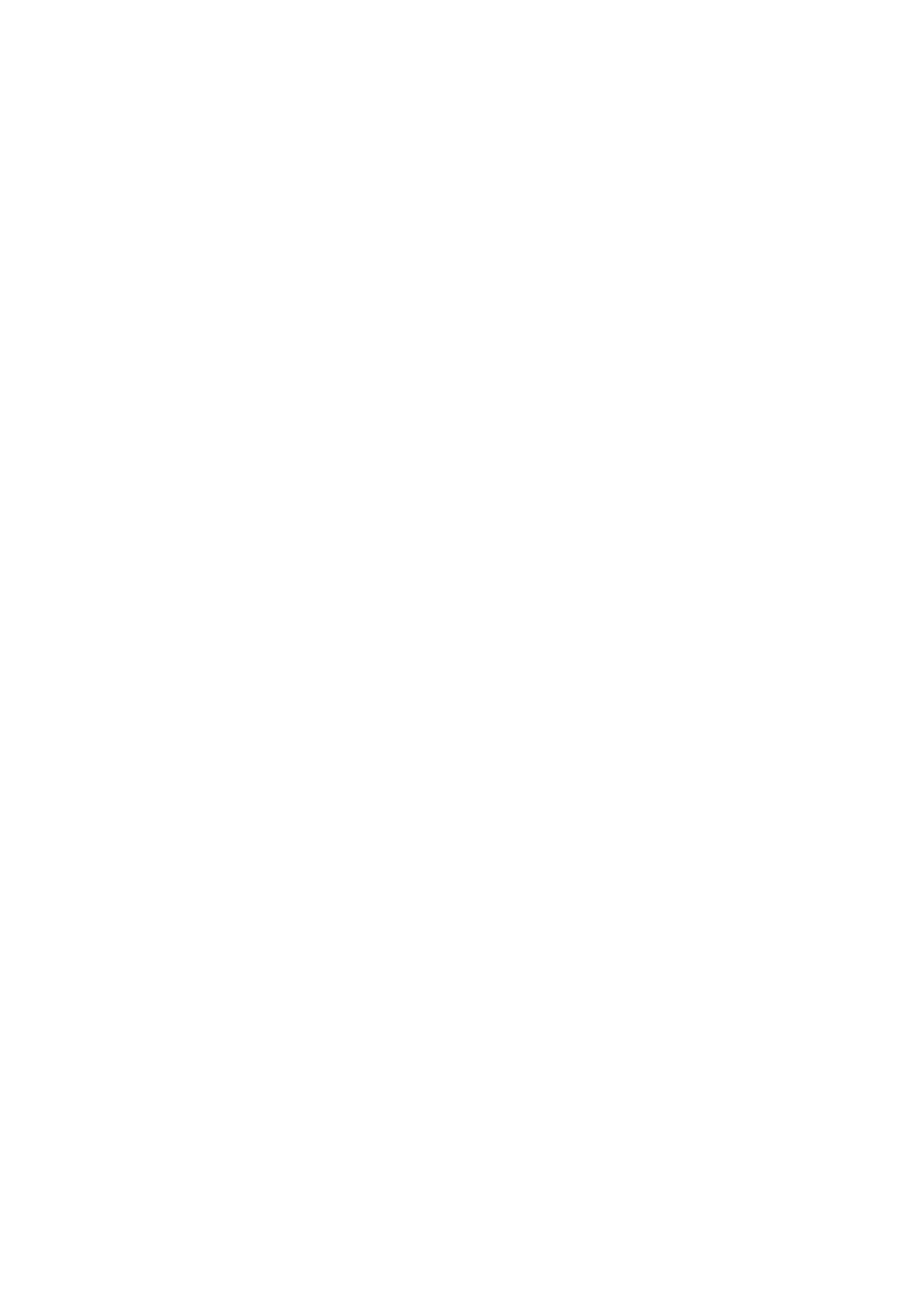# **CONTENTS**

| I.             |                  |                                                                     |  |  |  |
|----------------|------------------|---------------------------------------------------------------------|--|--|--|
| A.             |                  |                                                                     |  |  |  |
| <b>B.</b>      |                  |                                                                     |  |  |  |
| $\mathbf{C}$ . |                  |                                                                     |  |  |  |
| D.             |                  |                                                                     |  |  |  |
| П.             |                  | FACTS FOUND DURING THE VISIT AND ACTION PROPOSED 11                 |  |  |  |
| A.             |                  |                                                                     |  |  |  |
|                | 1.               |                                                                     |  |  |  |
|                | 2.               |                                                                     |  |  |  |
|                | 3.               | Places in Ceuta and Melilla where illegal aliens are accommodated15 |  |  |  |
| <b>B.</b>      |                  |                                                                     |  |  |  |
|                | 1.               |                                                                     |  |  |  |
|                | 2.               |                                                                     |  |  |  |
|                | 3 <sub>1</sub>   |                                                                     |  |  |  |
|                | $\overline{4}$ . |                                                                     |  |  |  |
|                |                  | a.                                                                  |  |  |  |
|                |                  | $\mathbf b$ .                                                       |  |  |  |
|                |                  | $\mathbf{c}$ .                                                      |  |  |  |
|                |                  | d.                                                                  |  |  |  |
|                |                  | e.                                                                  |  |  |  |
| $\mathbf{C}$ . |                  |                                                                     |  |  |  |
|                | 1.               |                                                                     |  |  |  |
|                |                  | a.                                                                  |  |  |  |
|                |                  | $b$ .                                                               |  |  |  |
|                |                  | $\mathbf{c}$ .                                                      |  |  |  |
|                | 2.               |                                                                     |  |  |  |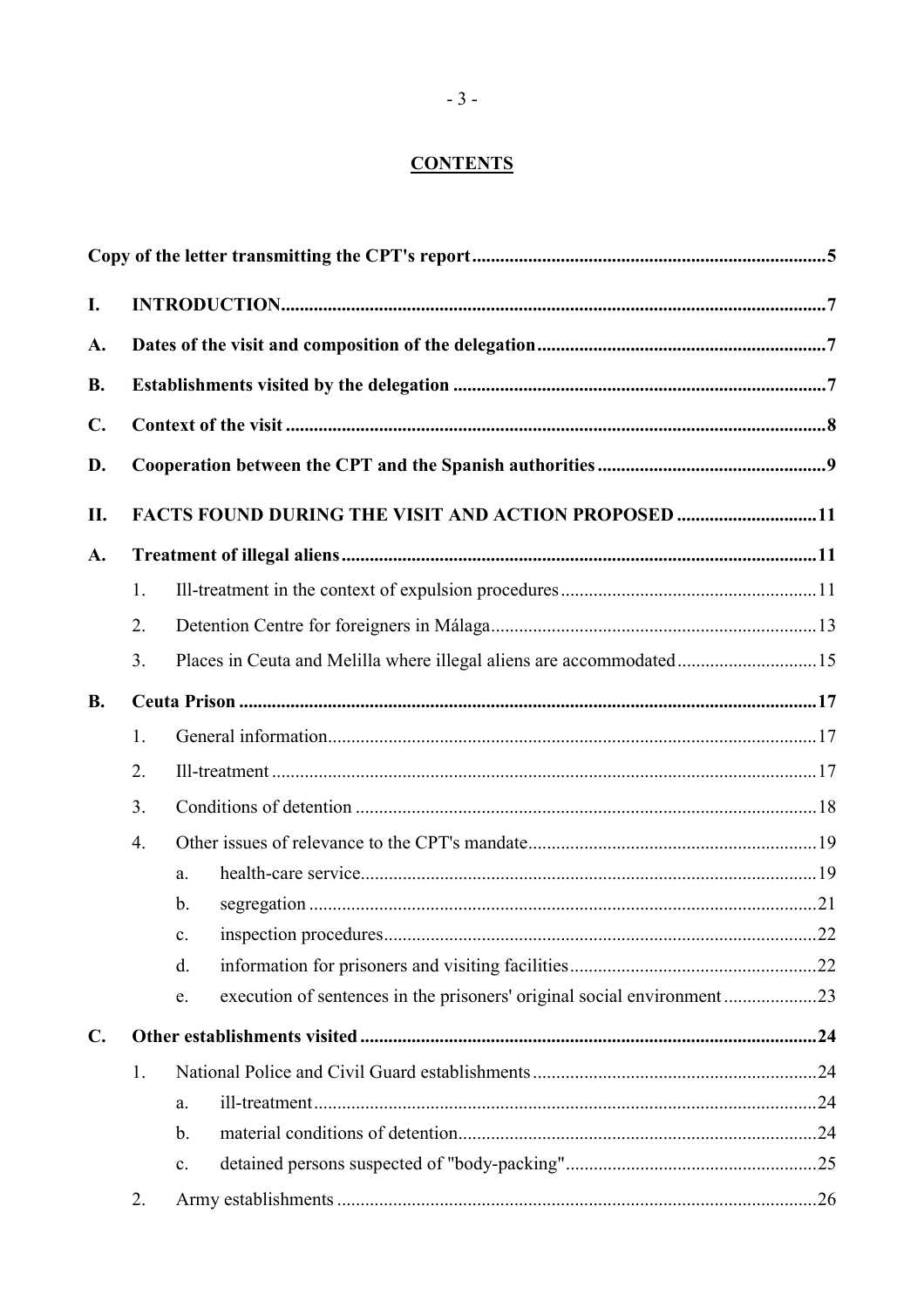# **APPENDIX I :**

| SUMMARY OF THE CPT'S RECOMMENDATIONS, |  |
|---------------------------------------|--|
|                                       |  |

#### **APPENDIX II:**

| LIST OF AUTHORITIES WITH WHICH |  |
|--------------------------------|--|
|                                |  |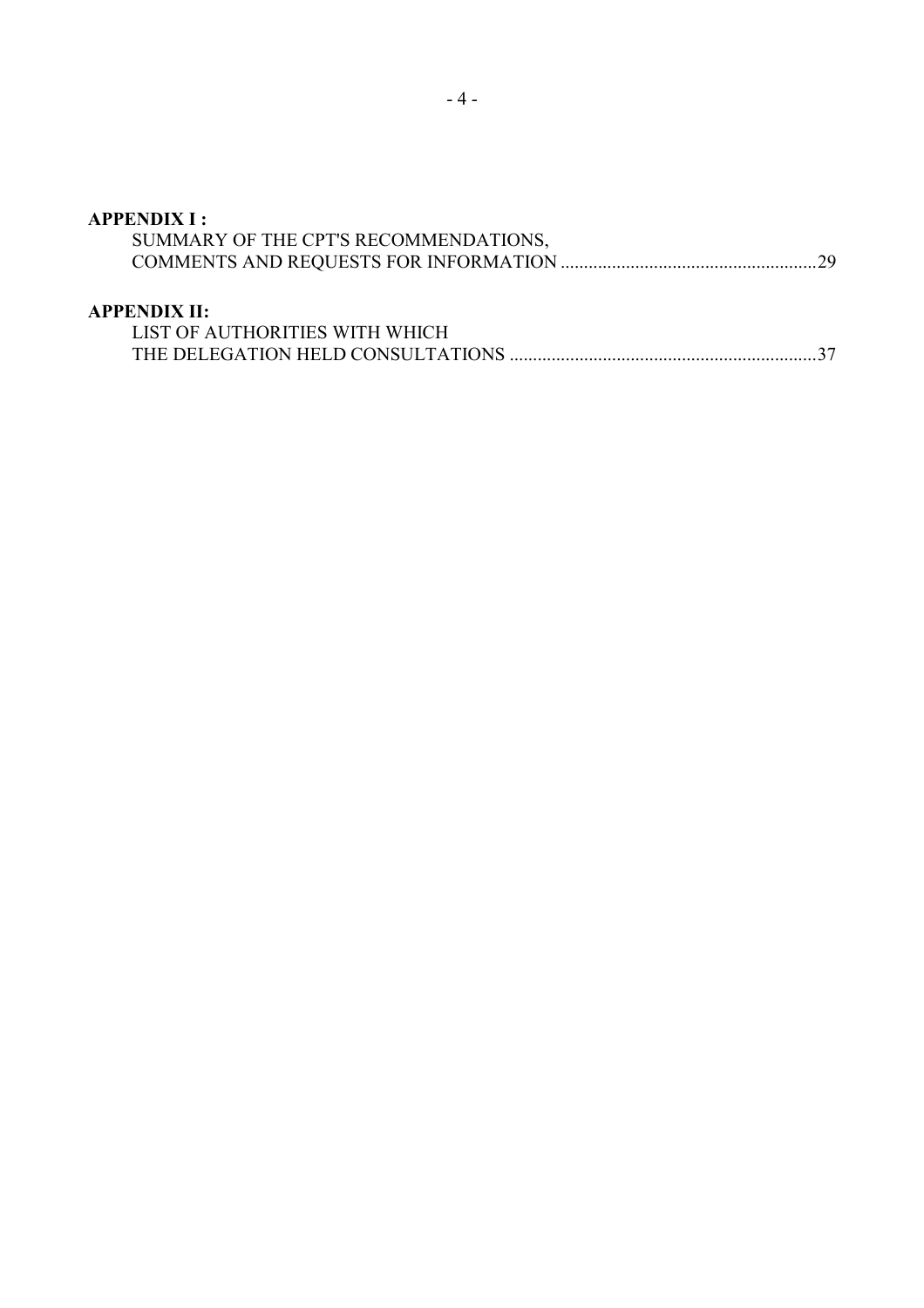#### Copy of the letter transmitting the CPT's report

Strasbourg, 7 July 1997

<span id="page-6-0"></span>Dear Sir,

 In pursuance of Article 10, paragraph 1, of the European Convention for the prevention of torture and inhuman or degrading treatment or punishment, I have the honour to enclose herewith the report to the Government of Spain drawn up by the European Committee for the prevention of torture and inhuman or degrading treatment or punishment (CPT) after its visit to Spain from 21 to 28 April 1997. The report was adopted by the CPT at its thirty-third meeting held from 23 to 27 June 1997

 The CPT requests that the Spanish authorities provide within six months a report containing an account of action taken by them to implement the Committee's recommendations and setting out their reactions to its comments and requests for information (the Committee's recommendations, comments and requests for information are listed in Appendix I). The CPT would ask, in the event of the report being forwarded in Spanish, that it be accompanied by an English or French translation.

 I am at your entire disposal if you have any questions concerning either the CPT's report or the future procedure.

Finally, I would be grateful if you could acknowledge receipt of this letter.

Yours faithfully,

Claude NICOLAY President of the European Committee for the prevention of torture and inhuman or degrading treatment or punishment

**Mr Francisco BUENO ARÚS** Technical General Secretary Ministry of Justice San Bernardo 62 E - 28015 Madrid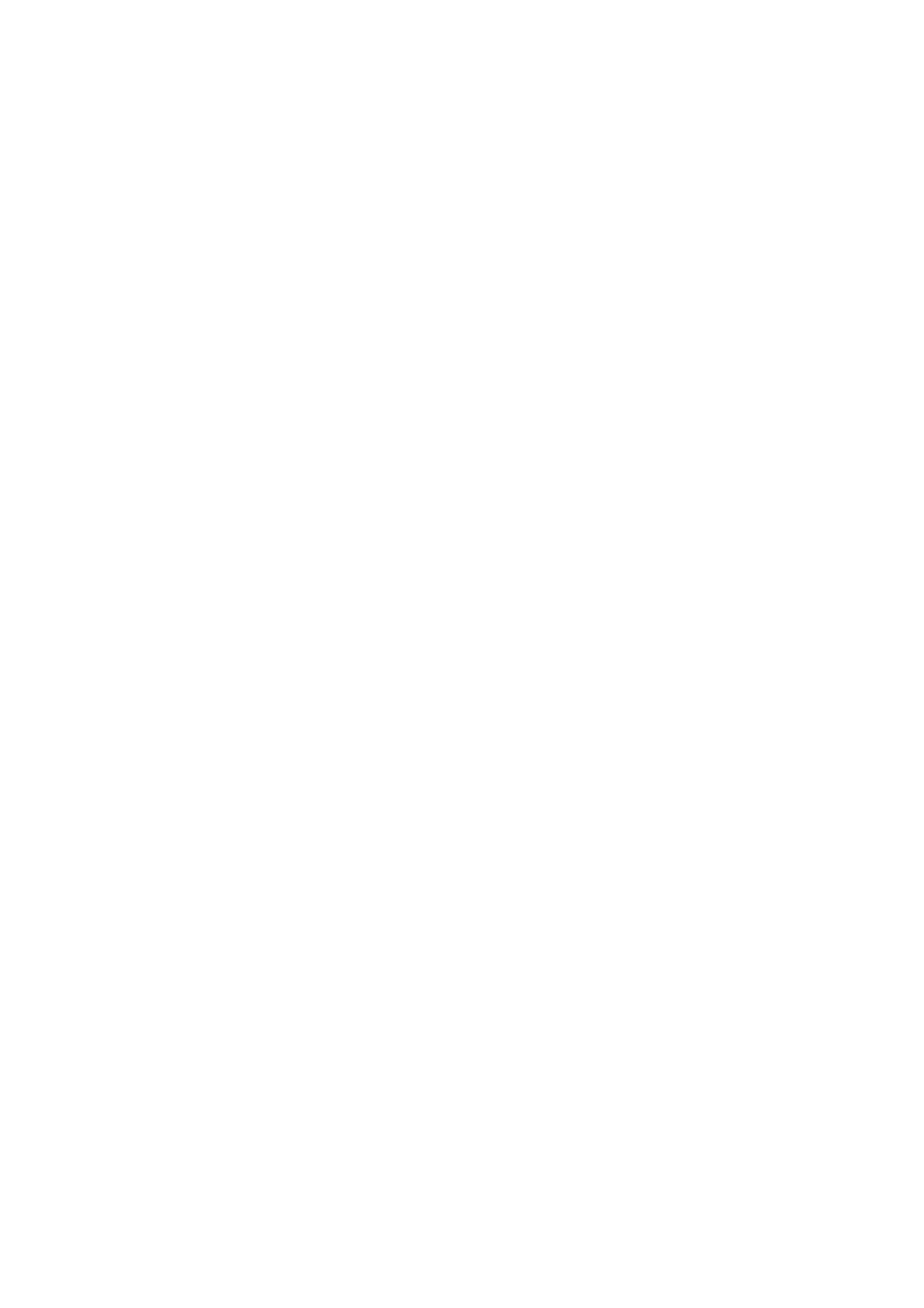### <span id="page-8-0"></span>**I. INTRODUCTION**

### **A. Dates of the visit and composition of the delegation**

1. In pursuance of Article 7 of the European Convention for the Prevention of Torture and Inhuman or Degrading Treatment or Punishment (hereinafter referred to as "the Convention"), a delegation of the CPT carried out a visit to Spain from 21 to 28 April 1997. The visit was one which appeared to the CPT "to be required in the circumstances" (cf. Article 7, paragraph 1, of the Convention).

- 2. The delegation consisted of the following members of the CPT:
	- Mr Claude NICOLAY, President of the CPT (Head of the delegation);
	- Mr Vitaliano ESPOSITO.

The delegation was assisted by:

- Ms Odile DIAMANT-BERGER (Senior Lecturer in Forensic Medicine, Head of the Forensic Emergency Service at the Hôtel-Dieu Hospital, Paris) (expert);
- Mr Philippe de SINNER (Director of the Swiss Prison Staff Training Centre, Fribourg) (expert);
- Ms Christine Marie-Pierce BOURGOIN (interpreter);
- Mr Claude LORD (interpreter);

and was accompanied by Mr Jan MALINOWSKI of the CPT's Secretariat.

### **B. Establishments visited by the delegation**

3. The delegation visited the following places:

#### Establishments for foreigners

- Detention Centre for foreigners, Plaza de Capuchinos, Málaga
- Calamocarro Camp, Ceuta
- Premises at La Granja Agrícola, Carretera de Alfonso XIII, Melilla
- Premises at the Lucas San Lorenzo centre, Playa Hípica, Melilla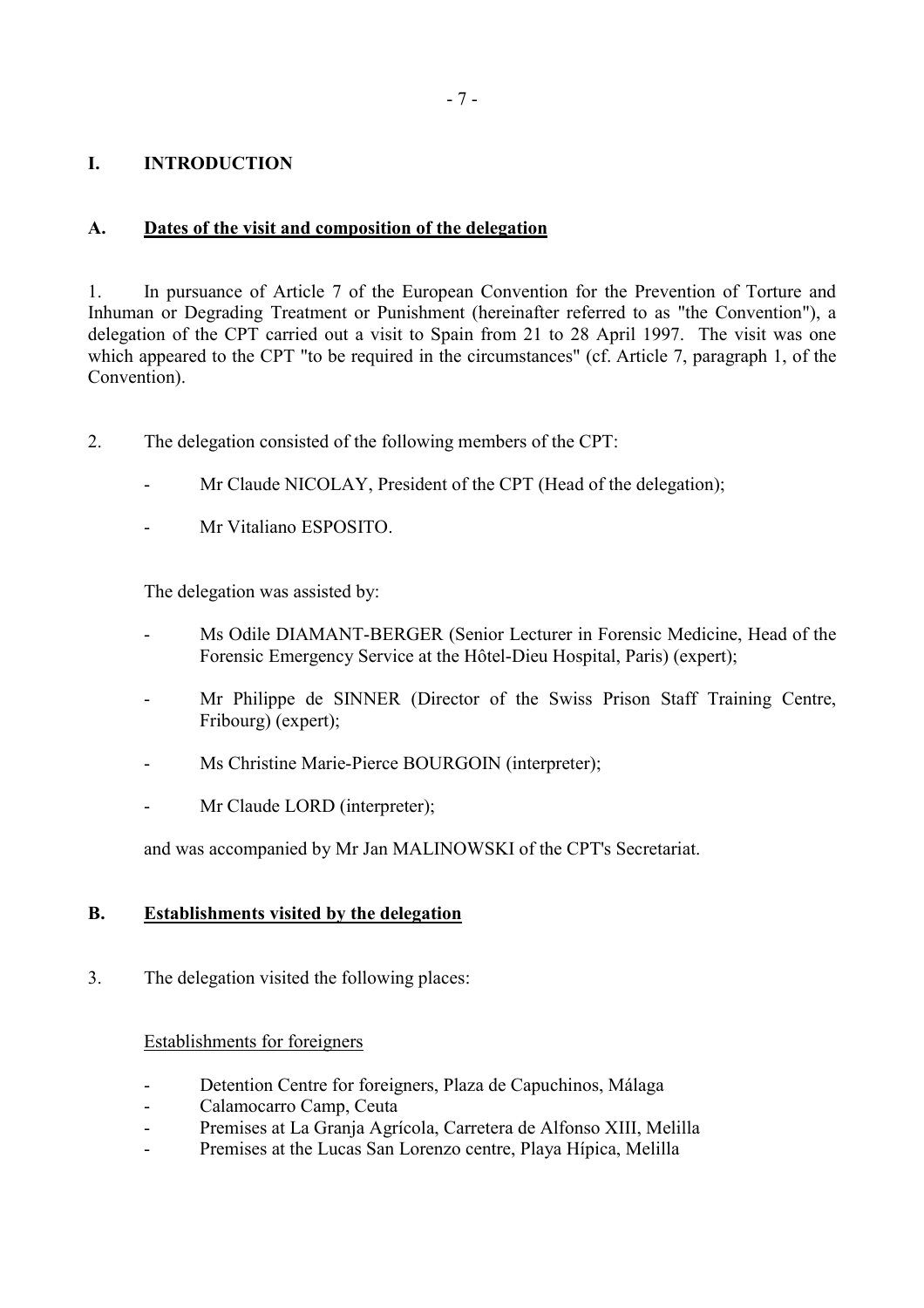#### <span id="page-9-0"></span>Prisons

- Ceuta Prison, Los Rosales, Ceuta

### National Police establishments

- Headquarters of the National Police, Paseo de Colón, Ceuta
- Headquarters of the National Police, Plaza de Manuel Azaña, Málaga
- Headquarters of the National Police, Actor Tallavi, Melilla

### Civil Guard establishments

- Headquarters of the Civil Guard, Nuestra Señora del Otero, Ceuta
- Holding facilities at the Port of Ceuta

### Army establishments

- Disciplinary Unit, Regiment No. 52 of the Infantry, Melilla
- Disciplinary Unit of the Gran Capitán Regiment of the Legion, Melilla
- Remand Detention facility of the Military Police, Melilla

# **C. Context of the visit**

4. In the course of 1996 and the beginning of 1997, the CPT received a number of reports containing allegations of the ill-treatment of foreigners on the occasion of their removal from Spanish territory. Certain of those allegations led to an exchange of correspondence between the CPT and the Spanish authorities in late 1996. Prior to being removed from Spanish territory, the persons concerned had been held for some time at the Detention Centre for foreigners in Málaga or in the Spanish towns of Ceuta and Melilla in North Africa. The Committee also received reports indicating that illegal immigrants and asylum seekers held in the latter towns were being offered very poor living conditions.

 In the light of all the information at its disposal, the Committee felt that it was necessary to carry out a visit to the Málaga Detention Centre for foreigners, as well as to places where illegal aliens are held in Ceuta and Melilla.

5. In view of information made available to the CPT shortly before the visit, the Committee decided that it should also visit Ceuta Prison.

 Further, the CPT took the opportunity to verify conditions in other places of detention in Ceuta and Melilla. In this context, for the first time in Spain, the CPT visited army establishments.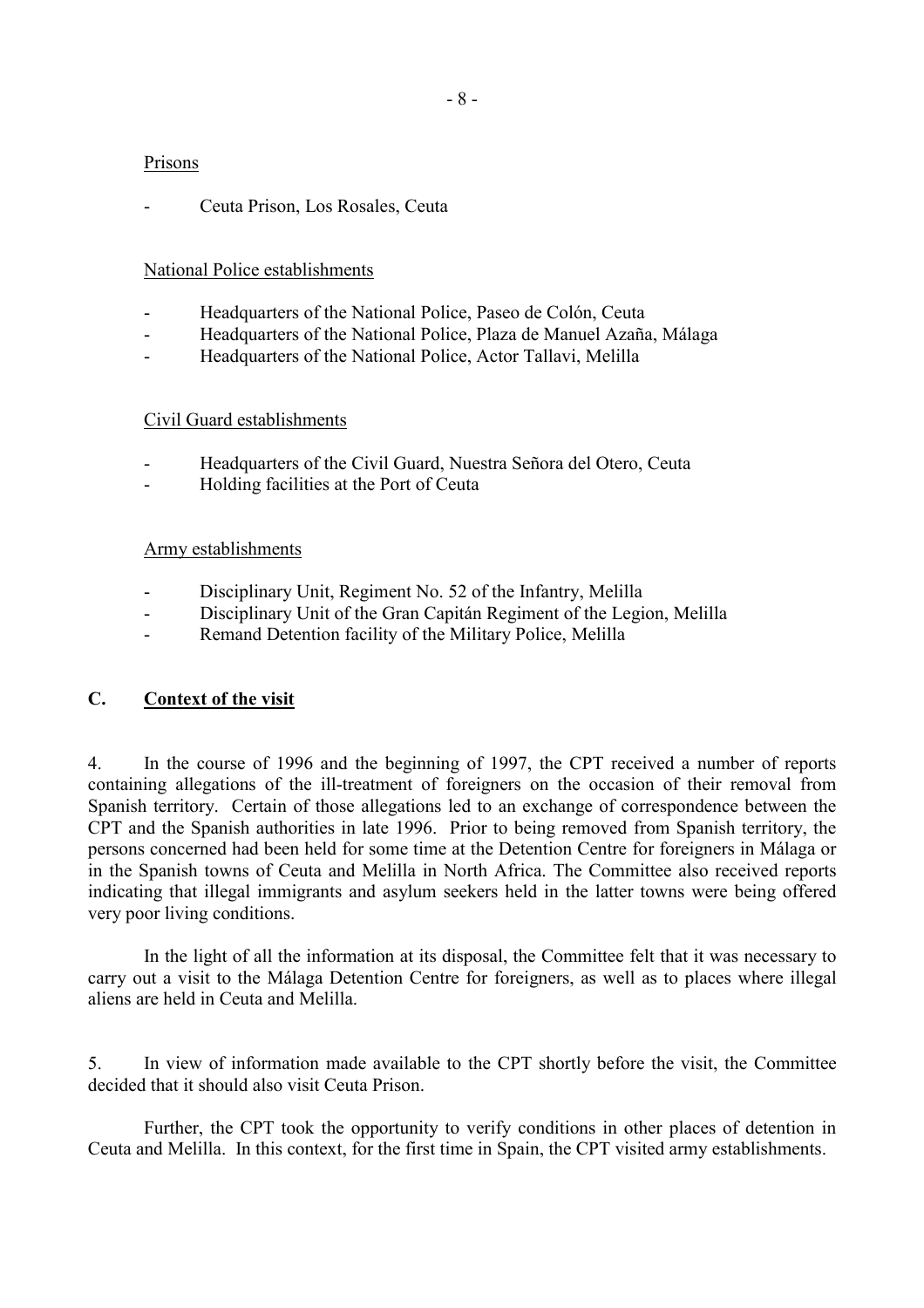### <span id="page-10-0"></span>**D. Cooperation between the CPT and the Spanish authorities**

6. The degree of cooperation which prevailed during the visit was fully in compliance with Article 3 of the Convention.

 At national level, the delegation had useful talks with senior officials of the Ministry of the Interior - amongst others Mr Rafael Ramos Gil, Technical General Secretary of the Ministry, Mr Angel Yuste Castillejo, Director General of the Prison Service, and Mr José Ramón Onega López, Director General of Interior Policy - as well as of the Ministries of Justice and Defence.<sup>1</sup> Further, the CPT is grateful to the Minister of the Interior for having provided members of the delegation with credentials.

 The delegation received a very satisfactory reception at - and in particular rapid access to all of the establishments visited, including places which had not been notified in advance of the CPT's intention to carry out a visit. Indeed, it would appear that the management of all places of detention in southern Spain, as well as in Ceuta and Melilla, had been informed of the possibility of a visit by the Committee.

7. In this context, the CPT also wishes to mention that, after the visit, the Spanish authorities provided useful additional information concerning certain of the places visited, as well as comments on some of the issues addressed by the delegation during the talks held at the end of the visit.

<sup>1</sup> A list of authorities with which the delegation held talks is set out in Appendix II to this report.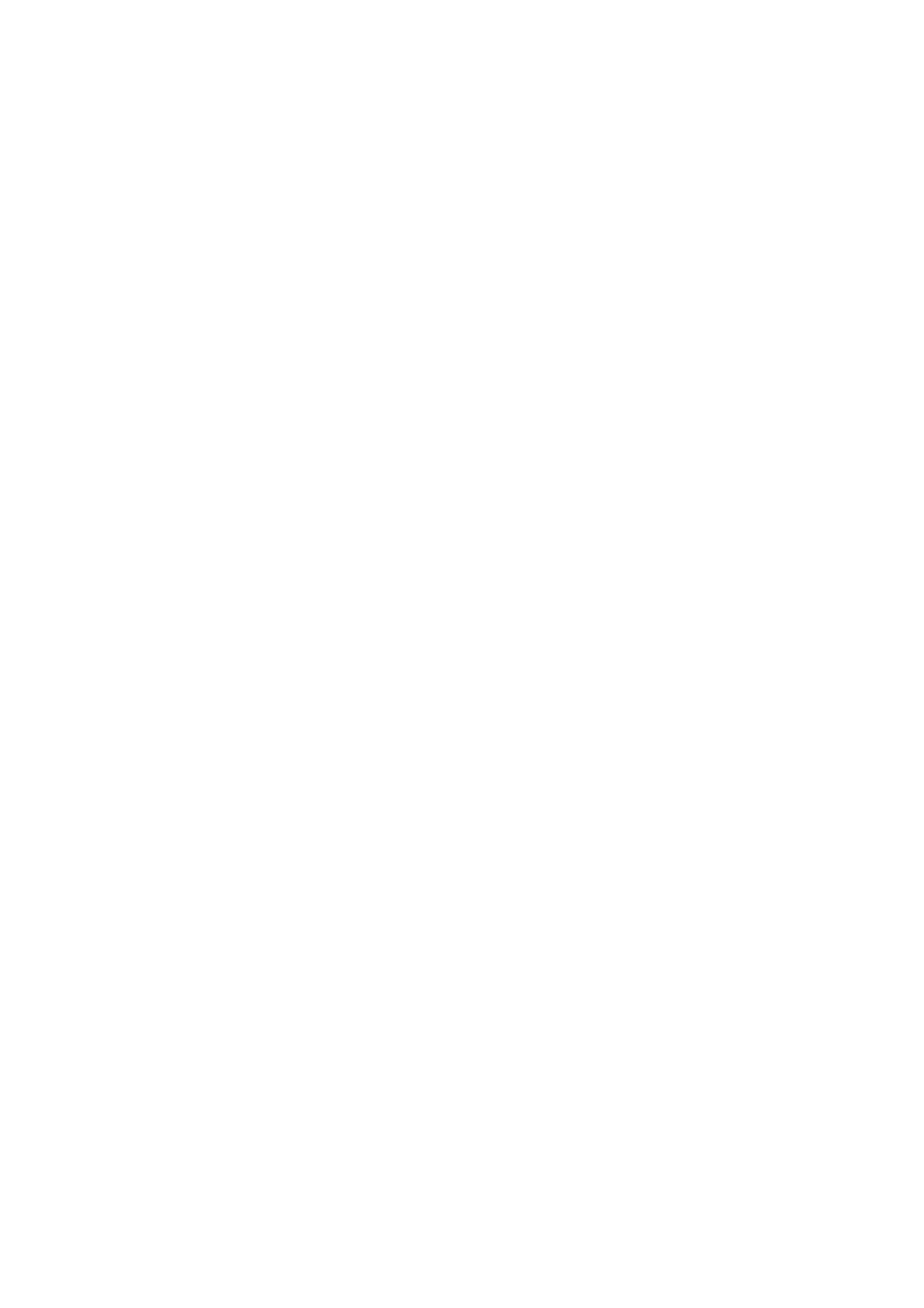### <span id="page-12-0"></span>**II. FACTS FOUND DURING THE VISIT AND ACTION PROPOSED**

### **A. Treatment of illegal aliens**

#### **1. Ill-treatment in the context of expulsion procedures**

8. Several inmates interviewed at the Detention Centre for foreigners in Málaga alleged that they had been assaulted by National Police officers on police premises at Málaga Airport after an attempt to make them board an aircraft had failed. Certain of them claimed that they had also been assaulted by police officers before being taken to the aircraft.

 Two of the persons concerned displayed conditions - persistence of pain upon movement or palpation - consistent with their allegations of having received blows with batons, respectively one and four weeks previously. Regrettably, the medical records kept by the police doctor who had examined and treated them at earlier stages of their detention were extremely succinct and cast no additional light on the matter (cf. paragraph 19, third sub-paragraph).

 The CPT's delegation subsequently learned that another foreign national had complained of having been ill-treated on 21 April 1997 by police officers at Málaga Airport, on the occasion of an attempt to expel him from Spain. It would appear that the circumstances of his attempted expulsion were recorded on video by police officers; **the CPT would like to receive a copy of that videorecording.**

9. Reference might also be made to several persons interviewed in Melilla who claimed that, in June 1996, they had been expelled from Spain together with a large number of other foreigners of African origin.

 They stated that, in the course of their expulsion, they had received water containing a tranquilliser and had been bound and gagged with adhesive tape. Further, one of the persons in question alleged that he had been assaulted by police officers using batons, including whilst aboard a Spanish military aircraft.

 The CPT understands that the circumstances of the June 1996 expulsions were subsequently the subject of investigations and more particularly a judicial enquiry. **It would like to be informed in due course of the results of those investigations.** 

10. It should also be noted in this context that the collective expulsion of foreigners from Spain has recently been examined by the Ombudsman ("Defensor del Pueblo"), who was very critical in particular of the technique of binding persons using adhesive tape to cover nearly all their body, including the mouth.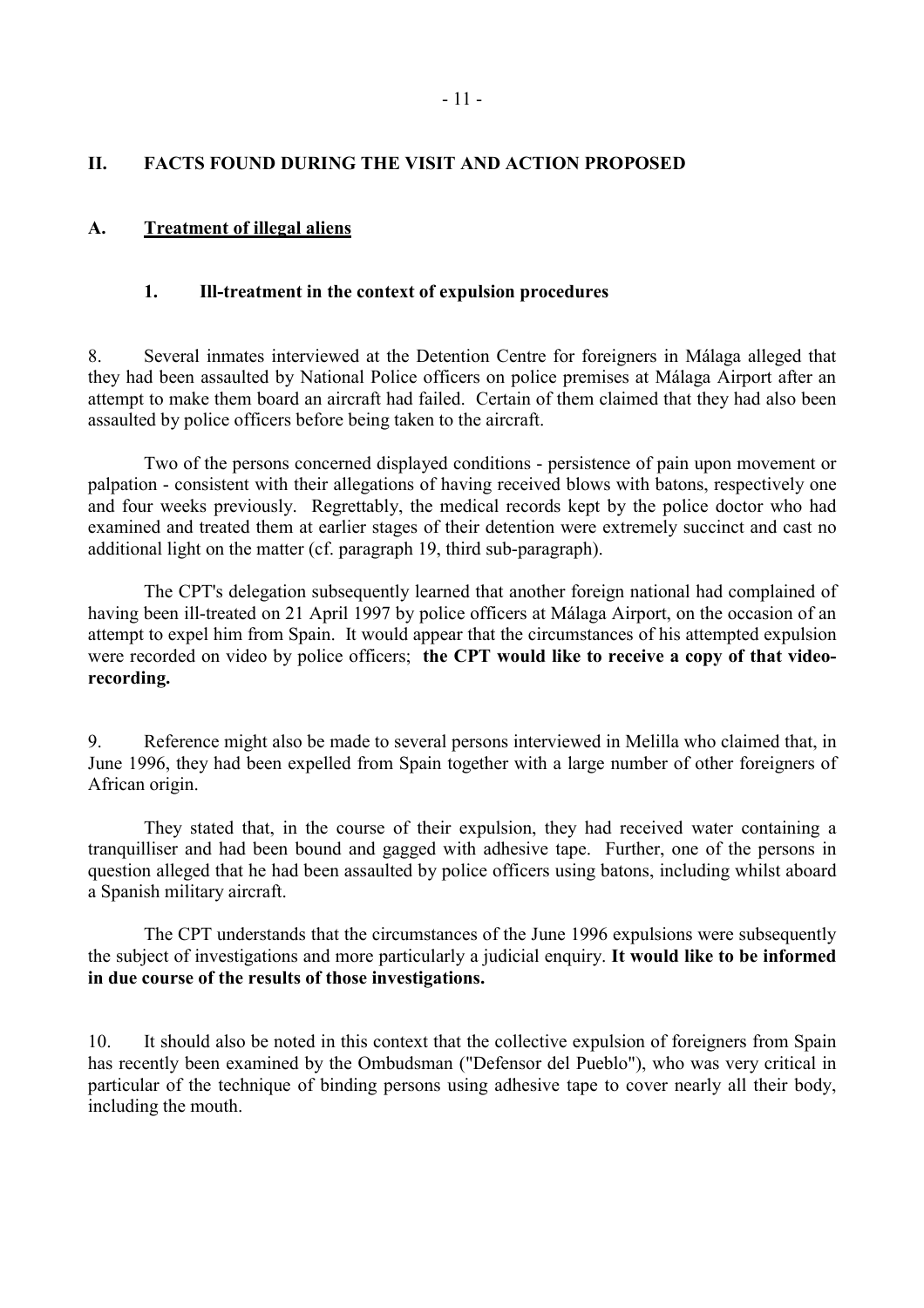11. The removal from Spanish territory of a foreigner subject to an expulsion order who is determined to stay will often be a difficult task. Police officers may on occasion have to use force in order to effect such a removal. However, the force used should be no more than is reasonably necessary; in particular, it would be entirely unacceptable for such persons to be physically assaulted by police officers as a form of persuasion to board a means of transport or as punishment for not having done so. **The CPT recommends that police officers who are assigned the duty of removing from Spanish territory foreign nationals subject to an expulsion order be reminded of those precepts.** 

 The CPT also wishes to stress that any provision of medication to persons subject to an expulsion order must be done on the basis of a medical decision and in accordance with medical ethics. Further, the Committee must emphasise that to gag a person is a highly dangerous measure. **The CPT recommends that current procedures be reviewed, in the light of the above remarks.**

 In this connection, **the Committee would like to receive a full account of the authorised means of coercion in relation to the removal from Spanish territory of foreigners subject to an expulsion order.**

12. In the report drawn up following its April 1994 periodic visit to Spain, the CPT requested information on both the formal safeguards and practical arrangements which are applied in Spain in order to ensure that aliens are not sent to a country where they run a risk of being subjected to torture or to inhuman or degrading treatment or punishment (cf. CPT/Inf (96) 9, Part II, paragraph 95). The response from the authorities indicated that Spanish law guarantees that foreigners will not be expelled to a country where they risk such treatment and that, in the event of refugee status not being granted, the expulsion may be suspended in order to assess the risk of illtreatment (cf. CPT/Inf (96) 10, page 83).

 However, the CPT has received reports which suggest that certain of the persons expelled from Spain in recent times have been ill-treated or even died at the hands of law enforcement officials in the countries to which they were sent. It has been alleged in this connection that, in some cases, existing legal safeguards were not fully respected. **The CPT would like to receive the observations of the Spanish authorities on those reports.** 

 **The Committee would also like to receive a detailed account of the precise practical steps taken by the Spanish authorities in order to ensure that persons are not returned to a country where they run a risk of being subjected to torture or to inhuman or degrading treatment or punishment.**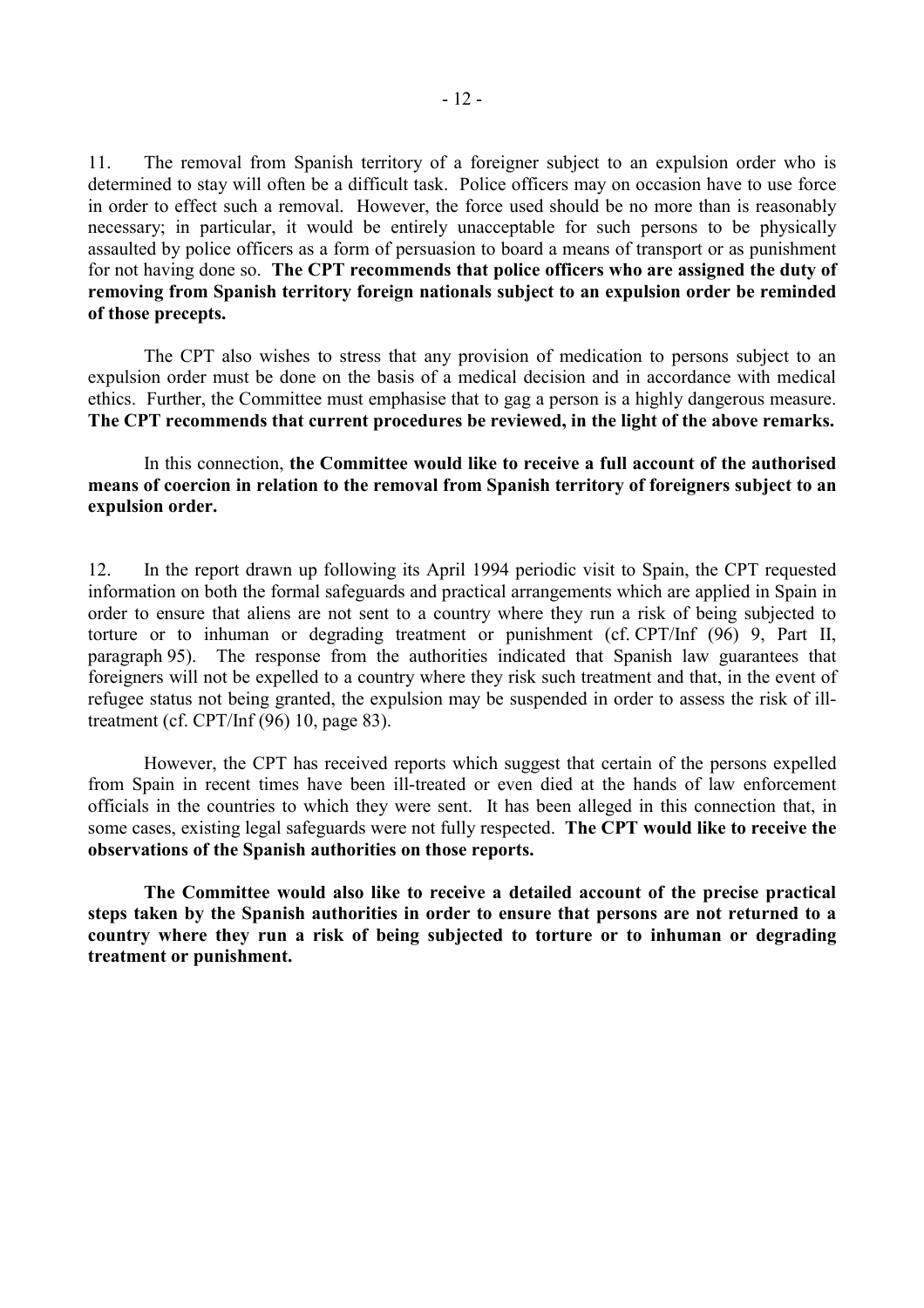### <span id="page-14-0"></span>**2. Detention Centre for foreigners in Málaga**

13. The Detention Centre was brought into service in 1990, and is located within the National Police facilities at Capuchinos in Málaga. According to information provided to the CPT's delegation, the Centre is the only place where foreigners are at present detained under Article 26 (2) of the Aliens  $Law^2$  - following an initial period of police custody not exceeding 72 hours - in Andalucía, Extremadura, Ceuta and Melilla. It has a capacity of 74 and, at the time of the visit, was accommodating 36 men and 1 woman.

14. Relations between detainees and the police officers responsible for supervisory duties appeared to be reasonably relaxed and positive in nature. No complaints were made by detainees about the manner in which they had been treated by the supervisory staff.

15. The Centre possessed three dormitories ranging in size from 30 to 55 m² which could accommodate 10 to 16 persons, and a fourth dormitory of approximately 100 m², for a maximum of 36. In addition, there were three rooms accommodating not more than two persons (in principle members of the same family), each measuring 7.5 m², and a single occupancy cell, used for agitated inmates.

 All of the dormitories and rooms were adequately equipped and in a reasonable state of cleanliness and repair, and had access to natural light and ventilation. They had separate sanitary facilities, which were also of a satisfactory standard.

 During the day, men had access to a patio and a day room; they were not in principle allowed back into their dormitories (with the exception of a three-hour afternoon siesta period). Detained women had access to the patio and day room during the men's siesta time; further, on occasion they were apparently allowed to use an exercise area lying outside the Detention Centre but within the police compound.

16. To sum up, the material conditions of detention at the time of the visit were on the whole acceptable. However, the delegation saw the Centre under favourable conditions, when the occupancy level was well below the official capacity. The authorised capacity of the 100 m² dormitory was too high, even taking into account that it was only used as sleeping quarters. Similarly, the authorised occupancy level in the women's dormitory (10 persons in 30 m²) was too high, bearing in mind that detained women had to spend most of the day within the dormitory.

 Structural changes to the above-mentioned facilities were foreseen. In particular, a new section for women was to be brought into service which inter alia would have its own day room and patio, and the 100 m² dormitory was to be divided into two smaller units. These changes are to be welcomed. However, the authorised capacity in the two units to be made by dividing the large dormitory shall still be two high (12 persons in 30 m² and 18 in 46 m²); **the CPT recommends that the authorised capacities of those two units be reviewed.**

 $\overline{a}$ 

<sup>2</sup> Organic Law 7/1985, of 1 July 1985, on the rights and freedoms of foreigners. In this context cf. also the report on the first visit by the CPT to Spain, CPT/Inf (96) 9, Part I, paragraph 67, as well as paragraphs 28 to 30 of Appendix II to that report.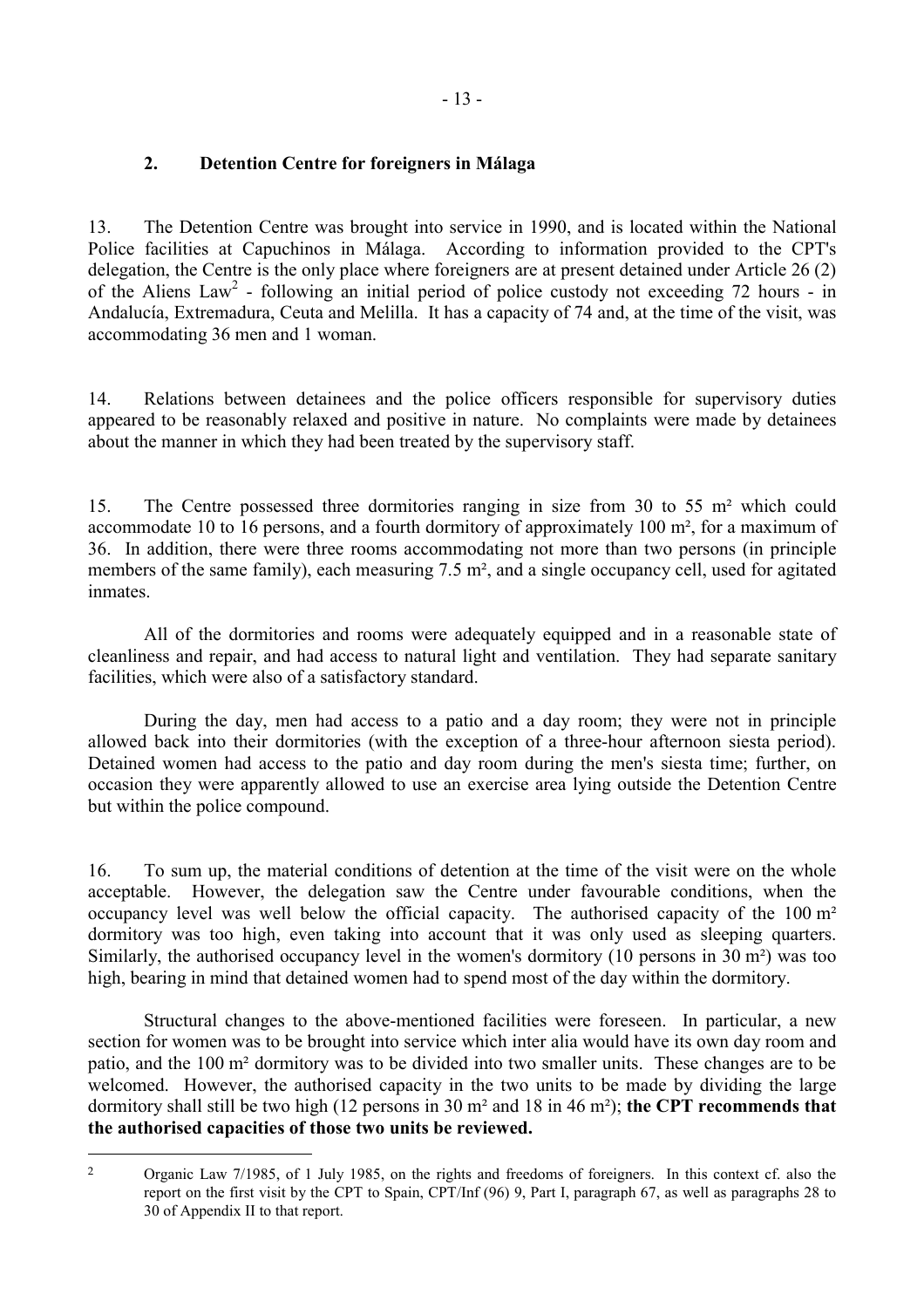17. As already indicated, all persons detained in the Centre could take outdoor exercise every day and they could watch television and play games. However, at the time of the visit, no organised activities were being offered to persons detained at the Centre. The delegation was told that, in the past, attempts had been made to offer courses in Spanish and access to a small library, but those activities had not proved popular.

### **The CPT invites the Spanish authorities to persist in their efforts to extend the range of activities offered to persons detained in the Centre.**

18. An information sheet setting out the basic rules concerning the regime in the establishment was given to all new arrivals; it was available in an appropriate range of languages (Spanish, English, French, Arabic).

 Detainees had access to a pay phone, and visits were allowed on a daily basis from family members and friends. Lawyers and representatives from non-governmental organisations also visited inmates in the establishment; nevertheless, it emerged from the discussions held with both detainees and staff that **a social worker could usefully be employed at the Centre.**

19. Basic medical care was assured at the Málaga Detention Centre for foreigners by a police doctor who held a surgery at least once a week; more serious complaints were referred to the local hospital. However, **the CPT considers that a qualified nurse should attend the Centre on a daily basis.**

 The information gathered by the delegation's medical member suggests that the care being provided by the police doctor left something to be desired. In particular, it was noted that the doctor was prescribing diazepam (Valium) in a somewhat widespread manner, while the patients' medical files did not, in all cases, contain sufficient justification for that treatment. **The CPT would like to receive the comments of the Spanish authorities on this subject.**

 Further, reference has already been made to the succinct nature of the records kept by the doctor (cf. paragraph 8). **The CPT recommends that the results of all medical examinations, as well as the relevant statements of the detained person concerned and the doctor's conclusions, be fully recorded by the doctor and made available to the detainee<sup>3</sup> .**

 $\overline{a}$ 

<sup>3</sup> cf. also CPT/Inf (96) 9, Part I, paragraph 57, fifth sub-paragraph.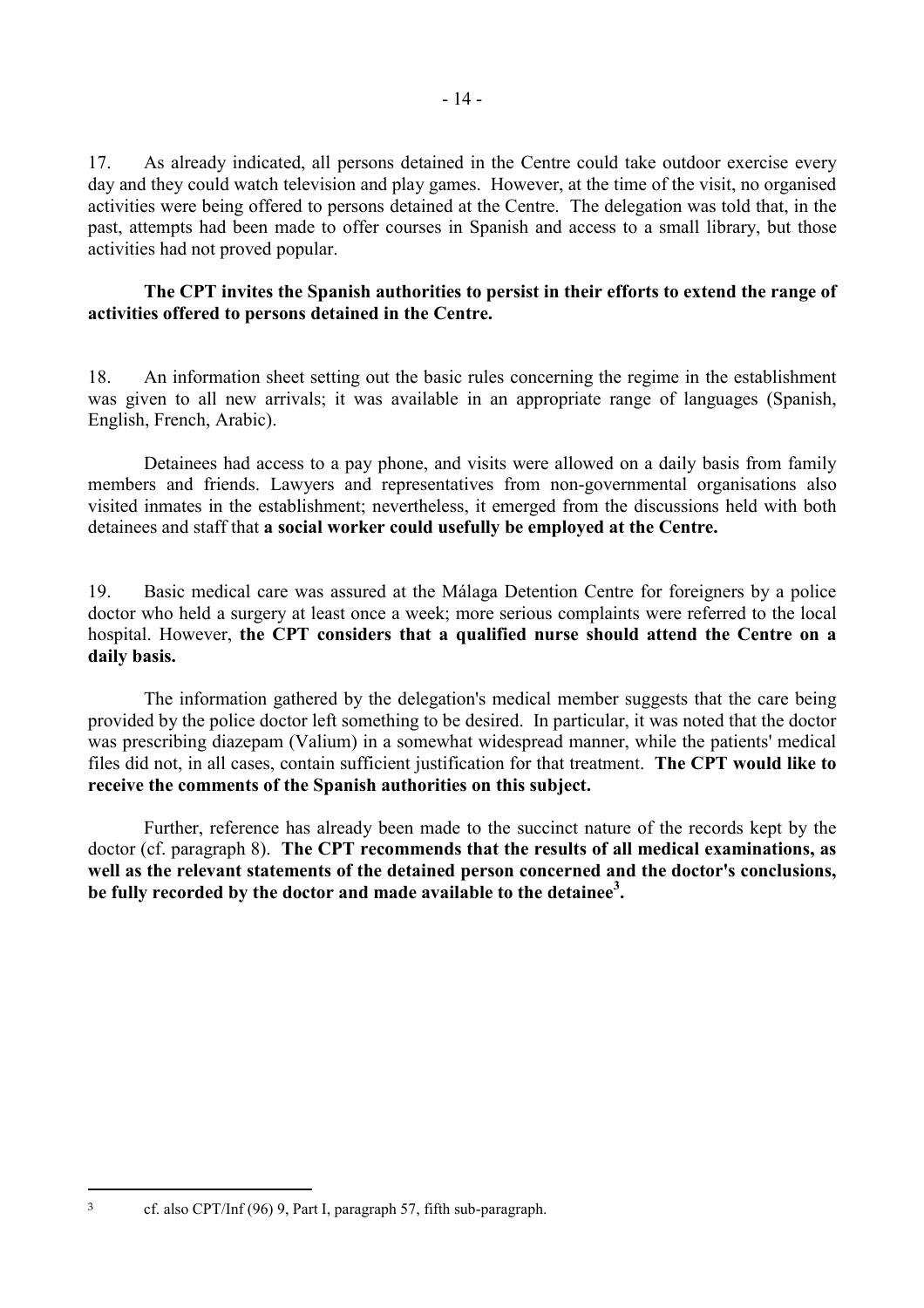### <span id="page-16-0"></span>**3. Places in Ceuta and Melilla where illegal aliens are accommodated**

20. The CPT wishes to make clear at the outset that it fully understands the difficulties engendered by the arrival of large numbers of illegal immigrants in Ceuta and Melilla. The geographical location of those towns combined with a relatively pervious border with Morocco make Ceuta and Melilla appealing gateways to Europe.

21. From the explanations given to the CPT's delegation it emerged that the police find it difficult to complete the proceedings (establishing the identity of undocumented foreigners and obtaining travel documents for them, as well as - if appropriate - securing an expulsion order) within the 40-day legal limit of administrative detention. Consequently, following their detention and the opening of the relevant file, illegal aliens were formally released, although they were obliged to remain in Ceuta or Melilla. Thus, they enjoyed some degree of freedom of movement, but could at any time be taken back into custody.

22. The delegation visited the principal places in Ceuta and Melilla where illegal aliens are accommodated: Calamocarro Camp in Ceuta, La Granja Agrícola and the Lucas San Lorenzo centre (at Playa Hípica) in Melilla.

 The living conditions at the **Calamocarro Camp** were far from ideal. At the time of the visit, the Camp was providing very basic shelter (in tents and sheds) to more than 250 persons; in particular, the distinct part of the Camp accommodating some 100 Algerians did not have sufficient tents, beds or mattresses for the number of persons involved. The sanitary facilities were located in a nearby building and appeared to be sufficient. However, the CPT heard (including from official sources) that in recent times the situation had been less favourable, particularly as a result of a much larger population and precarious sanitary conditions.

 At **La Granja Agrícola** (the Agricultural Farm) living conditions were extremely poor. Some 130 persons were crammed in a barn, while others lived in smaller outbuildings (e.g. 20 persons in under 30 m²). However, those sheltered areas could not provide accommodation for all the +450 persons at the Farm; some slept in a decaying tent, others in a makeshift hut, while a large proportion of the Farm's population had taken refuge in abandoned caravans, vans and cars in an adjacent dump. Given the shortage of beds/mattresses, some took turns to sleep, and others slept on a bed of cardboard. Further, the civil protection movable sanitary facilities (certain of which were out of order) were visibly insufficient in number and had leaking drains. It is clear that the dubious sanitary conditions at the Agricultural Farm would become a health hazard in times of rain or excessive heat.

 The **Lucas San Lorenzo centre**, accommodating illegal immigrants of Algerian origin at Melilla, occupied part of a building also housing a detention centre for minors. The facility consisted of four rooms (two measuring some 40 m² each and two of 6 m²) and a sanitary annexe, a limited space for the ca. 70 persons living there. Moreover, the premises were in a deplorable state of hygiene, apparently partly the doing of the occupants themselves.

 It might be added that, at both Ceuta and Melilla, pregnant women and mothers with young children were offered accommodation in boarding houses.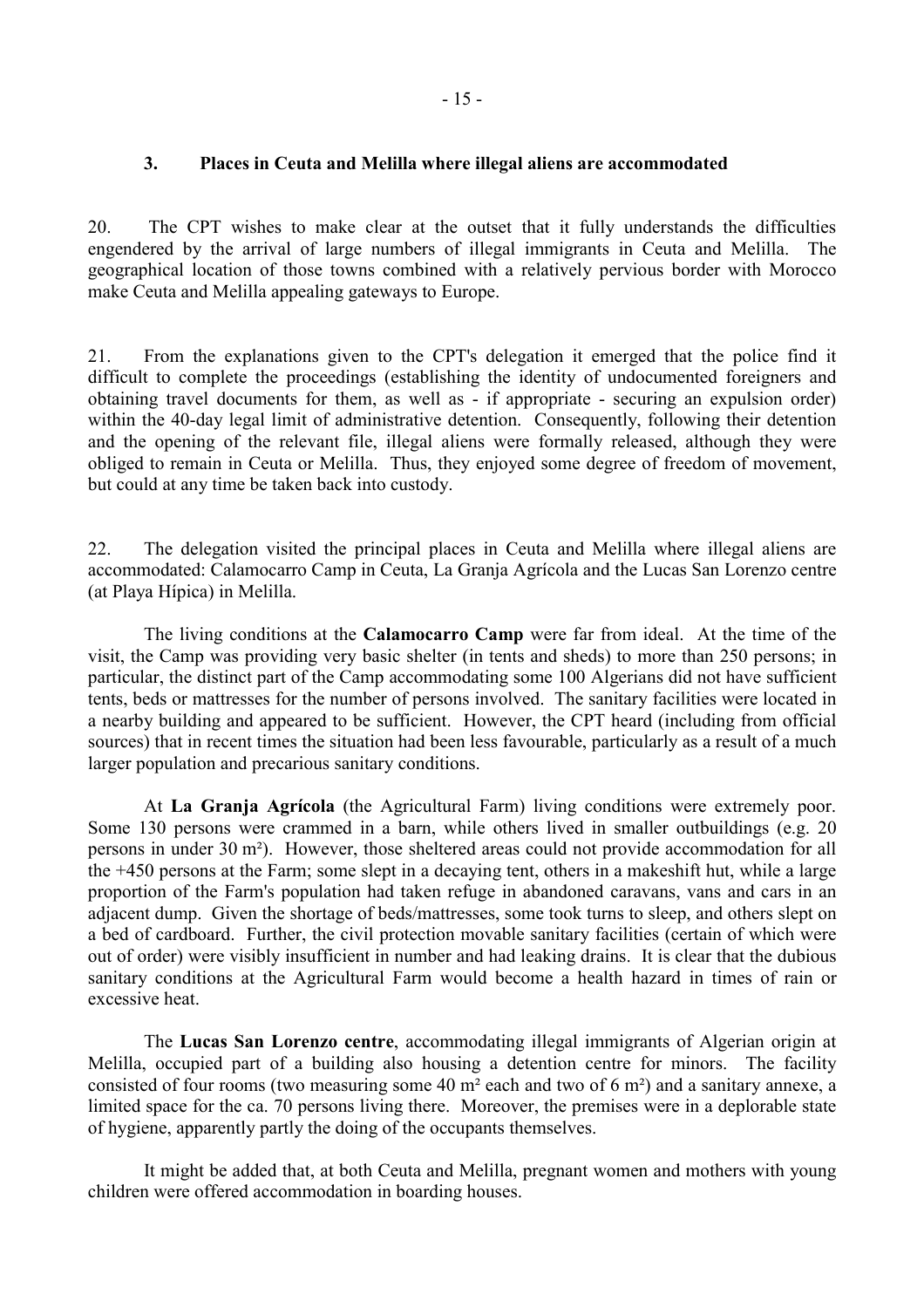23. The level of health care being provided to the illegal aliens in Ceuta and Melilla appeared to be adequate. It should be noted, however, that unlike in Ceuta (where health-care staff - qualified nurses - attended the premises used to accommodate such persons), there was no on-site health-care service for illegal aliens at Melilla.

 As regards food, at Calamocarro it appeared to be sufficient; however, at the Agricultural Farm the number of portions delivered fell somewhat short of the number of persons requiring food. The Algerians in Melilla were not receiving any food from the authorities, apparently after they had refused to accept the small number of portions being delivered to them (30 portions for 70 persons).

24. It is far from clear that the illegal aliens encountered by the delegation in Ceuta and Melilla were deprived of their liberty within the meaning of Article 5 of the European Convention on Human Rights (cf. also paragraph 24 of the Explanatory Report to the prevention of torture Convention). Consequently, the CPT considers that it should refrain from making any formal recommendations to the Spanish authorities concerning their situation. Nevertheless, regardless of the legal status of the persons concerned, the Committee would like to reiterate the remark made by its delegation at the end of the visit, namely that it is incumbent upon a State to make suitable provision for persons sheltered/accommodated on its territory.

 **The CPT considers that the Spanish authorities should endeavour to improve the living conditions of the illegal aliens accommodated in Ceuta and Melilla and, in particular, at La Granja Agrícola.**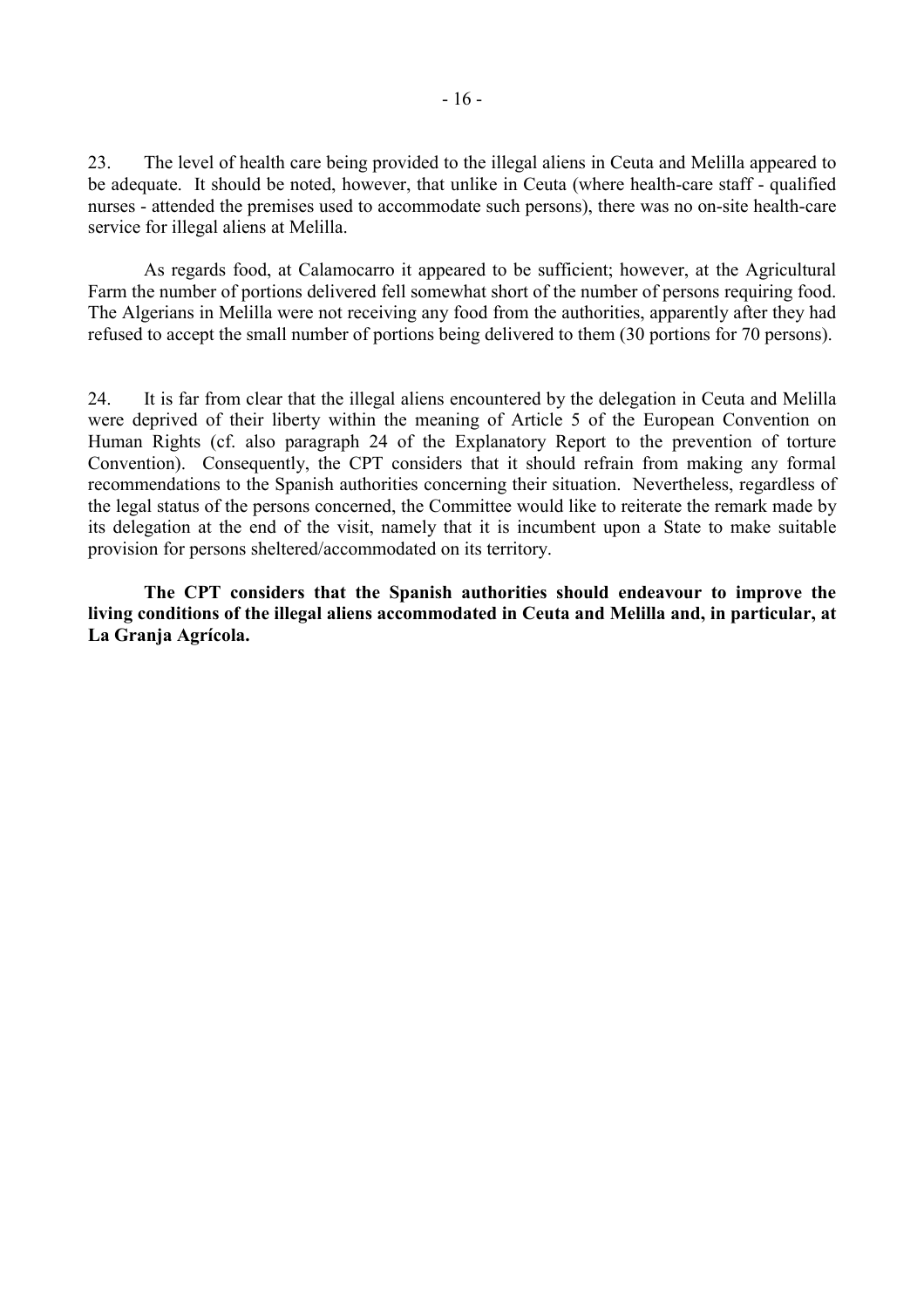### <span id="page-18-0"></span>**B. Ceuta Prison**

### **1. General information**

25. Ceuta Prison is situated in the town's district of Los Rosales. The establishment entered into service in the early 1960s and was designed to act as a small local prison, but soon proved to be insufficient for its increasing inmate population. The prison has seen its capacity expand, by the addition of an extra floor to part of the buildings and the construction of a new detention block (the department for Grade 3 prisoners). At the time of the visit, the prison's official capacity was 321 (298 male prisoners and 23 women), and was holding 354 prisoners (including 30 women and 44 juveniles); the majority of the inmates were on remand.

### **2. Ill-treatment**

26. The CPT's delegation heard no allegations of torture, and gathered no other evidence of such treatment of prisoners by staff in Ceuta Prison.

 However, a certain number of inmates interviewed by the delegation alleged that they had been punched, slapped or kicked by prison officers. These allegations concerned mostly juveniles, and the incidents were said to have taken place when prison officers intervened to prevent inmates from taking possession of packets of drugs thrown over the establishment's perimeter wall into the exercise yard.

 Further, one inmate claimed that, on 19 November 1996, he had been kicked and punched by prison officers after something he said on the telephone had been construed as an insult against one of them. According to a medical certificate drawn up by the prison doctor following that incident, he displayed "haematoma on the lower right palpebra - scratch on the nose - 6 cm erythema on the back - minor injuries". The CPT understands that the prisoner in question lodged a formal complaint before the competent supervisory judge concerning this incident and was examined on two occasions by a forensic doctor as a result of his complaint. **The CPT would like to receive copies of the reports drawn up following those examinations and, in due course, to be informed of the outcome of the prisoner's complaint.**

27. At the end of the visit, the CPT's delegation expressed its concern about the overall situation observed in Ceuta Prison. In particular, it gained the distinct impression that there was no proper managerial control of supervisory staff. By letter of 19 May 1997, the Spanish authorities responded to those remarks, and in particular stressed that the prison's new management (which had taken up its duties shortly before the visit) "is at present making all efforts to adjust the functioning of the establishment, in all respects, to the requirements of Spanish prison law". In this connection, **the CPT recommends that the prison's management deliver the clear message to prison officers that the ill-treatment of prisoners is not acceptable and will be dealt with severely.**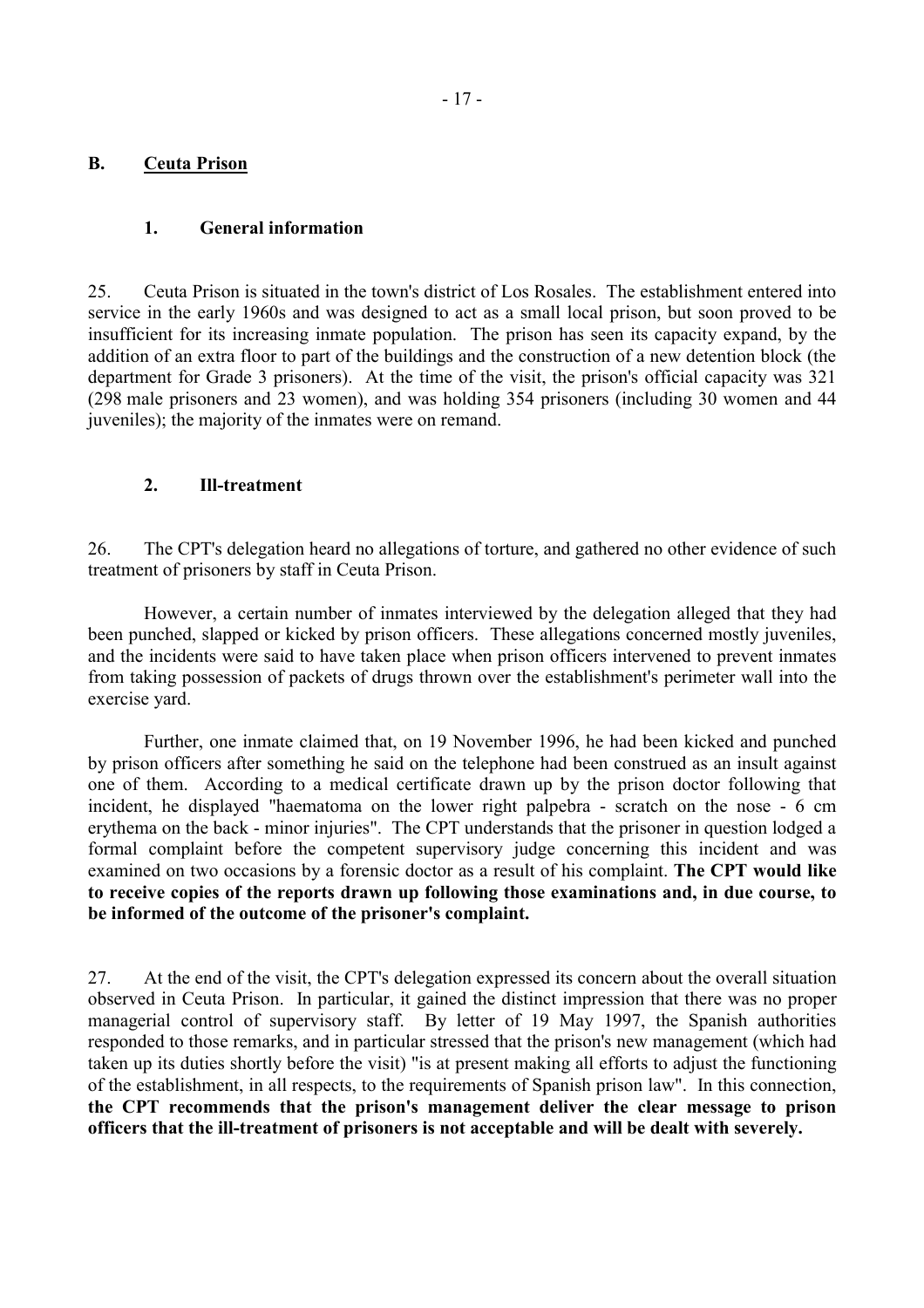### <span id="page-19-0"></span>**3. Conditions of detention**

28. The material conditions of detention in many parts of Ceuta Prison were far from satisfactory.

 Cells measured between 7 and 13 m², each cell being fitted with two to four masonry beds. The cells were adequately lit, including access to natural light, and were equipped with a fixed table, a stool, a wash basin and a lavatory; however, the degree of partitioning of the lavatory left a lot to be desired. Efforts were being made to keep certain of the detention facilities (e.g. the department for women) in a decent condition; however, much of the prisoners' accommodation was in a poor state of repair, Department I being particularly dilapidated.

 As regards cell occupancy levels, most inmates were accommodated three, four or even five to cells of 9 to 13 m². It was also observed that cells measuring 7 or 8 m² were often occupied by three prisoners, and a prisoner claimed that five inmates had been sharing one such cell several days previously.

29. The situation of severe overcrowding in Ceuta Prison was openly acknowledged by its management, as well as by the authorities at central level. Certain steps had already been taken to transfer some inmates to other establishments. Further, in the light of the remarks made by the delegation at the end of the visit, the Directorate General of the Prison Service decided - as an immediate measure - to reduce the official capacity of Ceuta Prison from 321 to 232 and to take steps to improve the state of repair of the premises.

 **The CPT recommends that a high priority be given to bringing the inmate population of Ceuta Prison into line with its new official capacity, as well as to improving material conditions of detention in the establishment.** 

 In this context, **the CPT would underline that cells measuring 8 m² or less should not be used to accommodate more than one prisoner (save in exceptional cases when it would be inadvisable for a prisoner to be left alone). The larger cells at Ceuta Prison can be considered as acceptable for two prisoners; however, the CPT presumes that the objective of the Spanish authorities remains to comply in due course with the principle of single occupancy<sup>4</sup> .**

30. The regime offered to inmates at Ceuta Prison was rich in out-of-cell time but poor in activities. Prisoners were allowed access to an outside yard and dining room area during eight hours or more per day; however, in Department I those facilities were far too small for the number of prisoners concerned. The principal sources of distraction were limited to talking to other inmates and watching television.

<sup>&</sup>lt;sup>4</sup> cf. Article 19 of the General Organic Law on Prisons and Article 13(1) of the Prison Rules.

 $\overline{a}$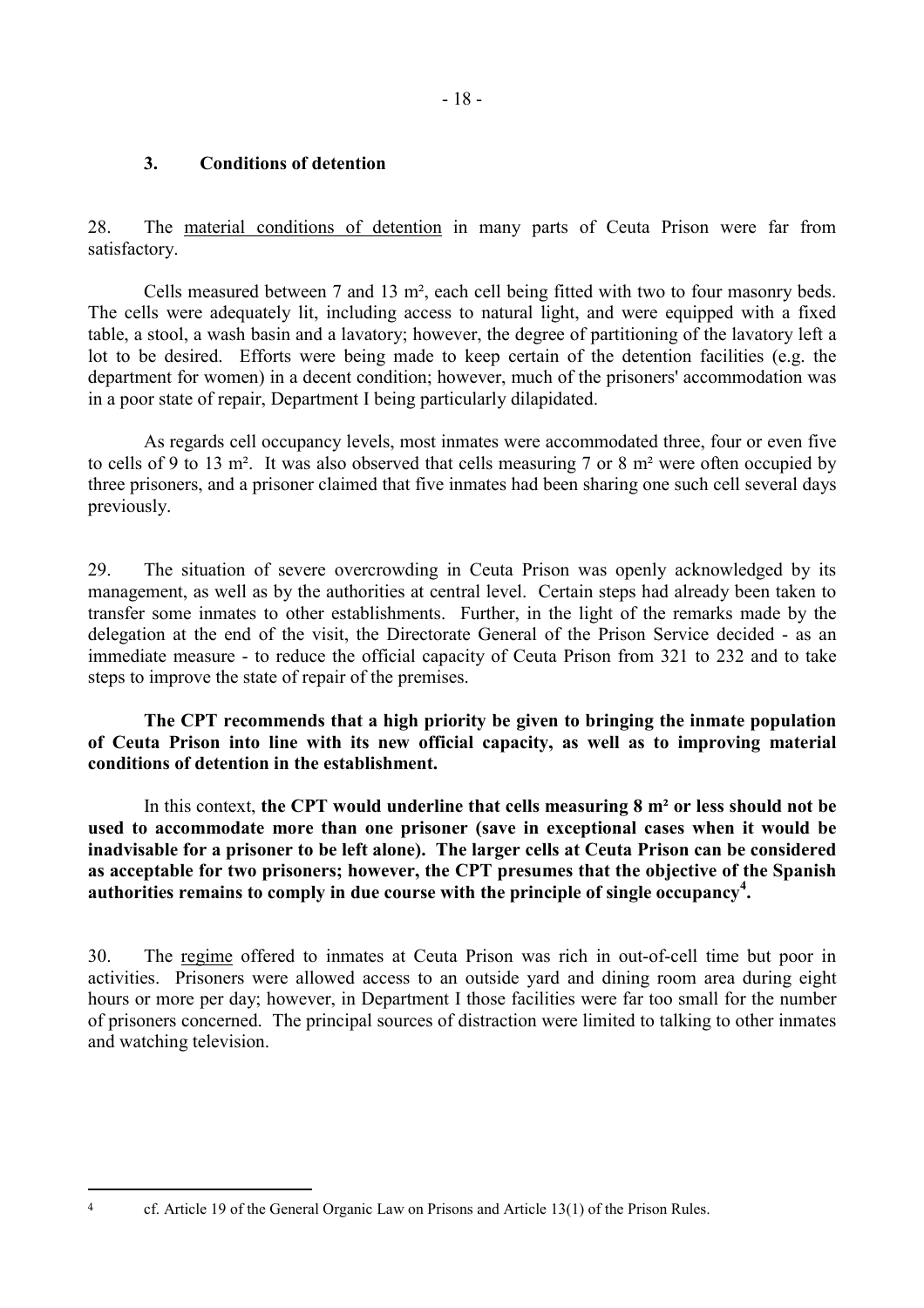<span id="page-20-0"></span> Scarcely one in six prisoners had **work** - 20 prisoners had a job in the kitchen, nine in a marquetry workshop, five in the laundry, and a score were assigned to maintenance and cleaning duties. Further, the delegation was told that, with the exception of Spanish language courses, which were provided sporadically to some inmates of foreign origin, no **education** programmes were offered. For want of suitable premises, the language courses were said mostly to be held in a corridor or exercise yard. Apparently, a small number of prisoners followed correspondence courses. In addition, **sport/recreational** activities were grossly underdeveloped, though younger prisoners/juveniles had access to a small gym in groups of about eight, and female prisoners could use some sport equipment available in their exercise yard.

31. In short, the great majority of prisoners led a monotonous and purposeless existence, acquiring and taking drugs being their main concern. It will not be possible to remedy this situation until the problem of overcrowding is addressed and space/facilities are made available for activities.

 **The CPT recommends that a thorough examination of the means of improving the activities programmes at Ceuta Prison be undertaken without delay and that fuller programmes (including education, recreation and sports activities) be introduced as the inmate population in the establishment is brought into line with its new official capacity (cf. paragraph 29).**

32. The laundry facilities and the kitchen were under-equipped and too small for the number of persons held in Ceuta Prison. As regards more particularly the kitchen, it was in a poor state of repair and hygiene left a great deal to be desired; the refrigerator had apparently been out of order for several months and norms for the handling of food (e.g. concerning the freezing of foodstuffs) were not being applied. **The CPT recommends that the Spanish authorities take appropriate steps to remedy these shortcomings**.

33. Reference should also be made to complaints heard from newly-arrived prisoners held in the admissions unit, to the effect that, on their first day at the prison, they had not been offered outdoor exercise. **The CPT recommends that the Spanish authorities take immediate steps to ensure that all inmates are offered at least one hour of outdoor exercise every day.**

### **4. Other issues of relevance to the CPT's mandate**

a. health-care service

34. Health care in Ceuta Prison was provided by two full-time doctors, assisted by two nurses, who assured a presence of medical staff in the establishment during weekdays and part of the weekend. The premises and equipment of the health-care service were satisfactory.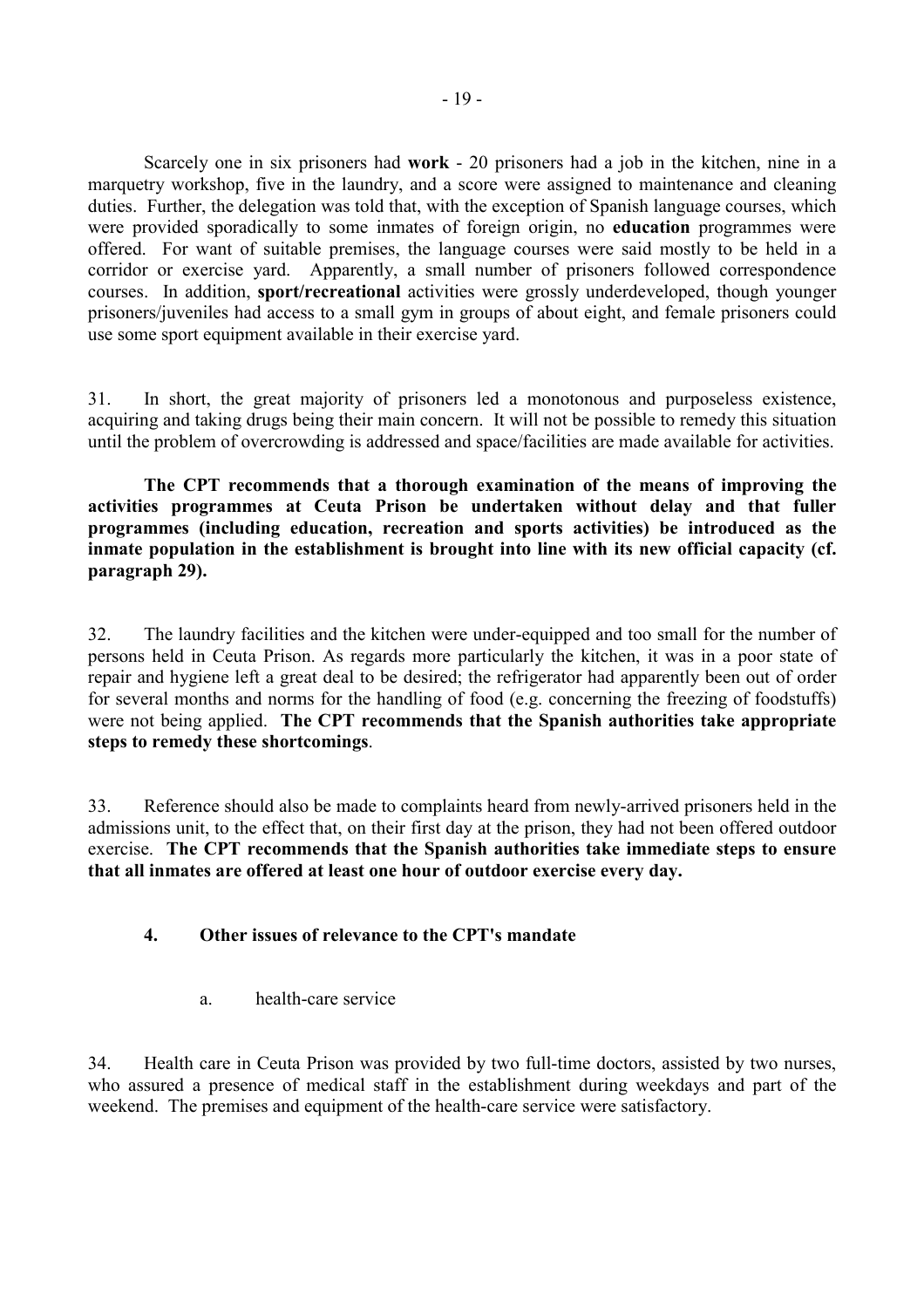Few complaints were heard from prisoners concerning the standard of general health care provided in the establishment. Nevertheless, the number of health-care staff supporting the two doctors was low. In this connection, the CPT's delegation was informed that two psychologist's posts allocated to the establishment had been vacant for some time and that the post of a third nurse was also vacant. **The CPT recommends that those posts be filled without delay.**

#### **The CPT also recommends that the Spanish authorities take steps to ensure that someone competent to provide first aid is always present on the prison's premises, preferably a person with a nursing qualification.**

35. Some complaints were heard about access to specialist care and, in particular, to dental care. The delegation was informed that the dentist held surgeries only once a month, and it appeared that he only practised extractions (rather than curative dental treatment). The prison doctor with whom the delegation spoke attributed this state of affairs to the limited resources available for other treatment.

 The CPT has already addressed the question of dental care in Spanish prisons in the reports on the 1991 and 1994 periodic visits. In the report on the latter visit, the Committee recommended that steps be taken without delay to provide caries treatment to detainees, this treatment to be available free of charge for those not in a position to pay for it. In their reply, the Spanish authorities indicated that "there exists ample dental care that covers both preventive and therapeutic aspects" (cf. CPT/Inf (96) 10, page 100). However, it appears that this is not yet the case at Ceuta Prison; **the CPT recommends that dental care at that establishment be reviewed.** 

36. Further, having regard to certain complaints received during the visit, the CPT wishes to stress that medical confidentiality should be observed in prisons in the same way as in the community at large. This implies inter alia that **all medical examinations of prisoners be conducted out of the hearing and - unless the doctor concerned expressly requests otherwise in a given case - out of the sight of prison officers.**

37. In its report on the 1991 visit to Spain, the CPT indicated that custodial arrangements which involve attaching a patient to a hospital bed are quite unacceptable and that other means of meeting satisfactorily security needs can and should be found (cf. CPT/Inf (96) 9, Part I, paragraph 150). No evidence of such custodial arrangements was found during the 1994 periodic visit to Spain. By contrast, the doctor interviewed at Ceuta Prison told the delegation that prisoners admitted to hospital in Ceuta were on occasion attached to their beds.

 **The CPT recommends that the Spanish authorities take appropriate steps to ensure that prisoners taken to hospital in Ceuta are not physically attached to their hospital beds or to other items of furniture for custodial reasons.**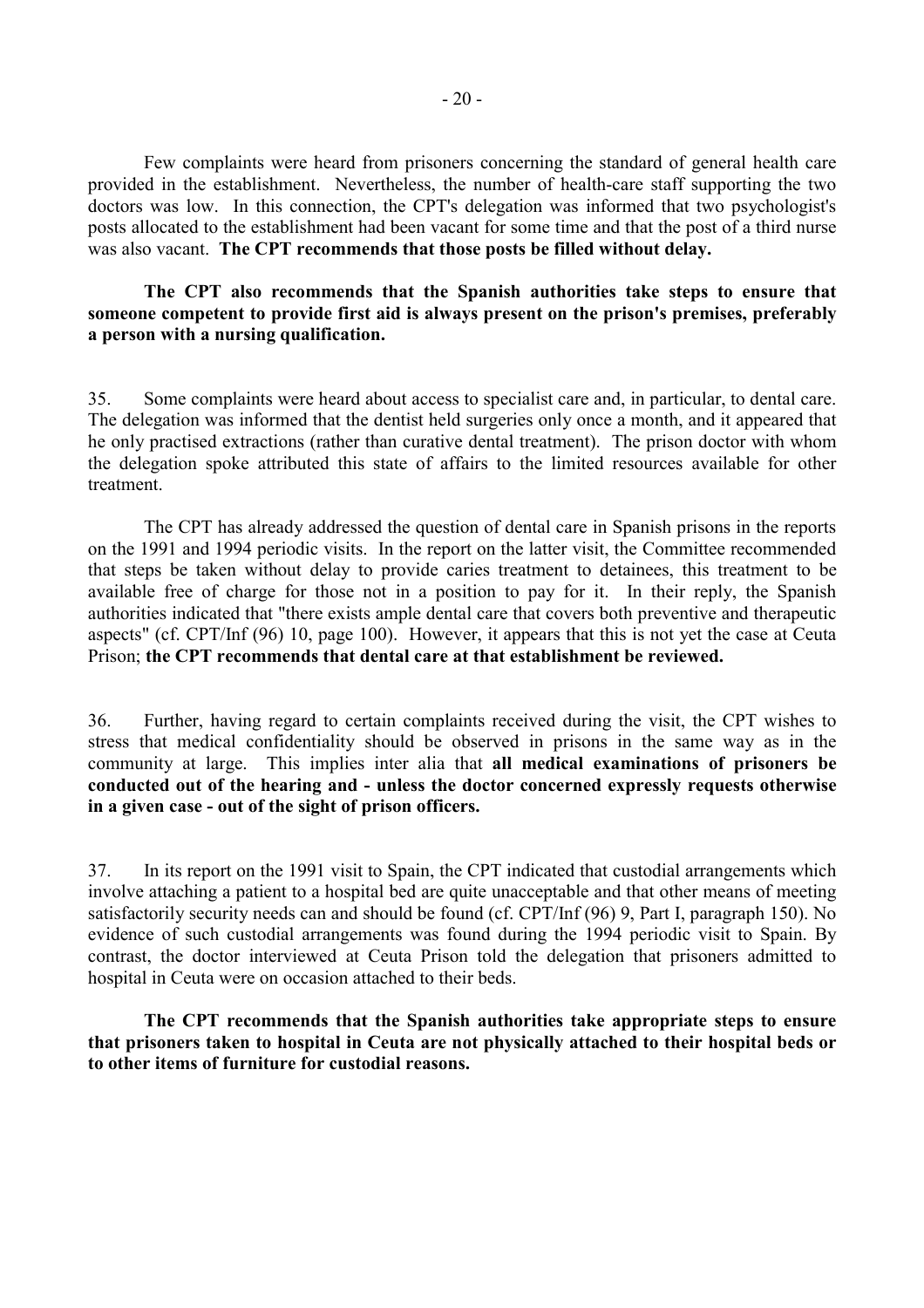b. segregation

<span id="page-22-0"></span>38. The position of prisoners in Spain who are considered as being "dangerous" or as "unadapted to an ordinary prison regime" (cf. Article 10 of the General Organic Law on Prisons) is of particular concern to the CPT, since the special measures taken vis-à-vis such prisoners involve a greater risk of ill-treatment than in the case of ordinary prisoners. This issue has been considered in some detail in previous reports<sup>5</sup>.

39. In Ceuta Prison there were a handful of prisoners subject to the restrictive regime provided for in Article 10(3) of the General Organic Law on Prisons. They were held one to a cell in the segregation unit. Their material conditions of detention were comparable to those of prisoners placed in solitary confinement as a punishment, and the only out-of-cell activity offered to them was a minimum of two hours of outdoor exercise every day, which they took in small groups.

 The delegation's findings indicate that, at least as regards Ceuta Prison, the Spanish authorities have failed to implement the recommendations made by the CPT in respect of this category of prisoner. **It recommends that the situation of inmates in Ceuta Prison who are subject to the restrictive regime provided for in Article 10(3) of the General Organic Law on Prisons be immediately reviewed, in the light of the recommendations made in paragraphs 113 and 114 of the report on the 1991 visit (in particular, material conditions of detention of those prisoners to be clearly better than those of a prisoner undergoing solitary confinement as a punishment; such prisoners to be provided with purposeful activities).**

### **The CPT also recommends that the Spanish authorities verify the situation in this regard in other prisons in Spain**.

40. Some inmates were being held in the segregation unit as a disciplinary sanction or under Article 75 of the Prison Rules (i.e. for reasons of security and good order in the establishment).

 The records kept as regards disciplinary sanctions were very succinct and on occasion incomplete; in one case, no trace could be found of the formal decision to place the inmate concerned in the segregation unit.

 Some prisoners had been placed in the segregation unit for their own protection (whether or not at their own request) under Article 75 of the Prison Rules. This provision was also being used for the segregation of so-called noxious prisoners ("nocivos"). The placement of a prisoner in the segregation unit under Article 75 of the Prison Rules was on the Director's authority; however, the procedural safeguards offered to such prisoners was unclear.

<sup>5</sup> cf. CPT/Inf (96) 9, Part I, paragraphs 109 et seq. and Part II, paragraphs 108 et seq.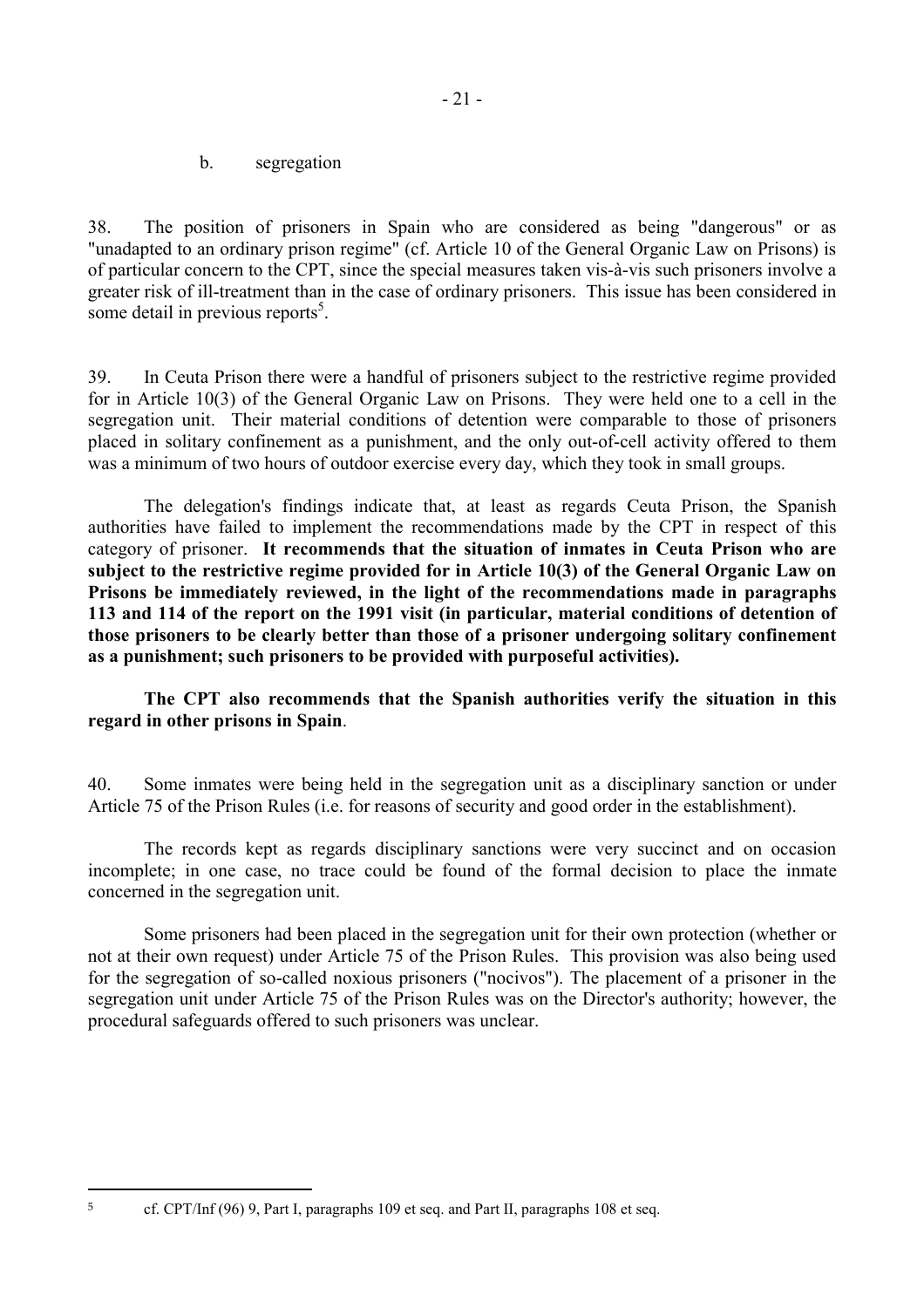<span id="page-23-0"></span> **The CPT invites the Spanish authorities to ensure that all disciplinary sanctions imposed at Ceuta Prison are properly recorded. Further, it would like to receive full details of the decision-making procedure as regards the placement of prisoners in the segregation unit on the basis of Article 75 of the Prison Rules and of the procedural safeguards offered to such prisoners (information on the reasons for the placement; right to be heard; right to have the decision reviewed by an appropriate authority).**

c. inspection procedures

41. The CPT wishes to underline that it attaches particular importance to regular visits to all prison establishments by an independent body (for example, a visiting committee or a judge with responsibility for carrying out inspections) with authority to receive - and, if necessary, take action on - prisoners' complaints and to visit the premises. During such visits, the persons concerned should make themselves "visible" to both the prison authorities and staff and the prisoners. They should not limit their activities to seeing prisoners who have expressly requested to meet them, but should take the initiative by visiting the establishments' detention areas and entering into contact with inmates

42. The role of the supervisory judge ("Juez de Vigilancia") in this domain has already been considered in previous CPT reports<sup>6</sup>. As was the case in respect of the establishments visited by the CPT in 1991 and 1994, it appeared that the supervisory judge was a rare visitor to the detention areas in Ceuta Prison.

 **The CPT recommends that the supervisory judge competent for Ceuta Prison view the whole of the establishment's premises in the course of his visits and enter into direct contact with both prisoners and prison staff.**

d. information for prisoners and visiting facilities

43. Discussions with inmates suggested that prisoners did not always receive information on the establishment's day-to-day rules upon their arrival. This state of affairs made the situation particularly difficult for prisoners of foreign origin. **The CPT recommends that all newly admitted prisoners be supplied with information on the regime in force in the establishment and on their rights and duties, in a language which they understand.**

 Further, **it would be useful if a description of the main features of the prison's regime, a list of prisoners' rights and duties and an outline of the avenues of appeal open to them were to be posted on prison notice boards, in an appropriate range of languages.**

44. The booths used at Ceuta Prison for visits by family members and friends displayed similar shortcomings to those observed in the facilities seen during previous visits to Spanish prisons (cf. CPT/Inf (96) 9, Part II, paragraph 138). In particular, prisoners and visitors had difficulties in making themselves heard. **The CPT recommends that steps be taken to remedy this problem.**

 $\overline{a}$ 

<sup>6</sup> cf. CPT/Inf (96) 9, Part I, paragraphs 185 et seq. and Part II, paragraphs 184 and 185.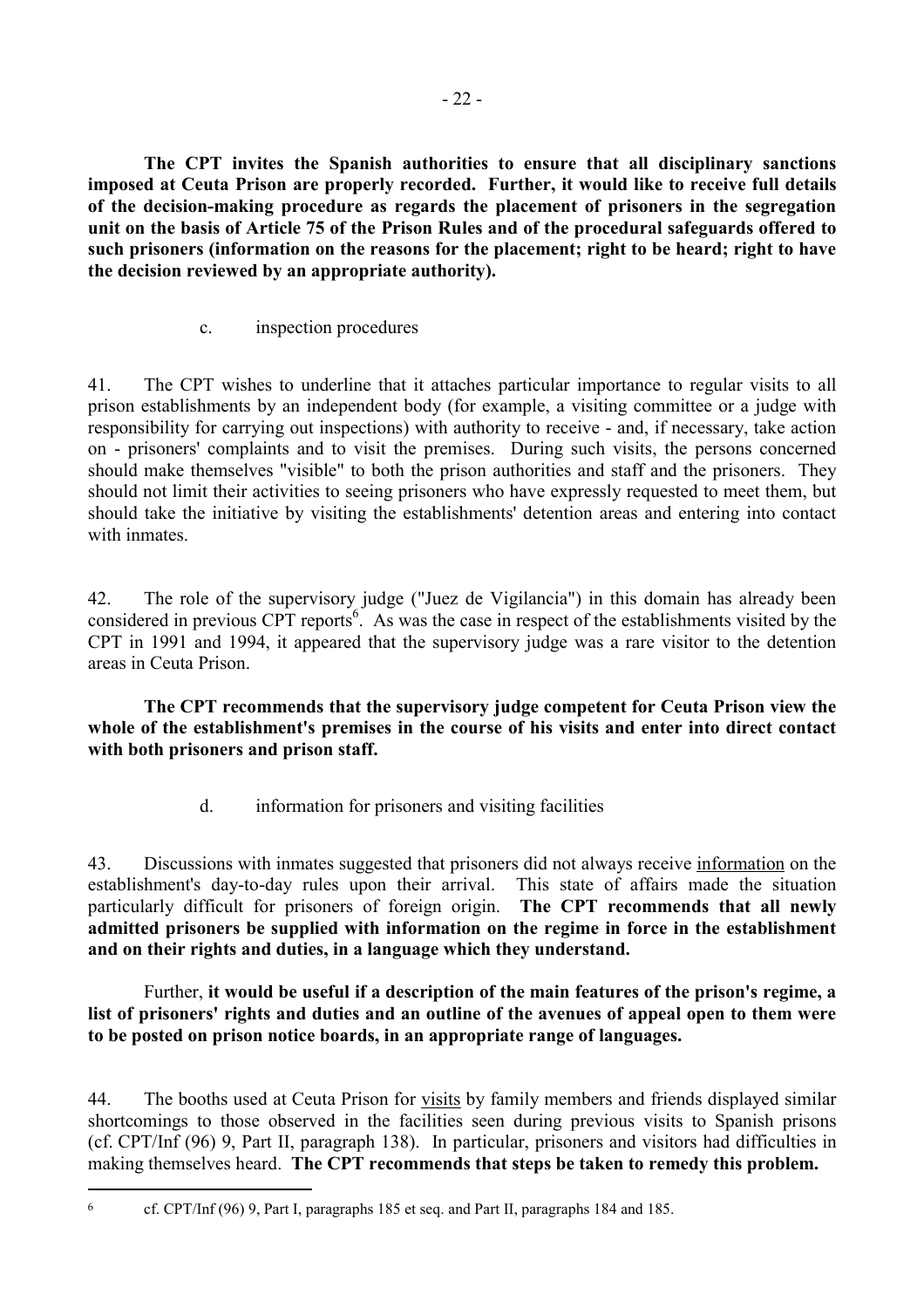<span id="page-24-0"></span>45. During the April 1994 visit to Spain, the CPT's delegation observed that many prisoners were serving their sentences in establishments situated a long way from their families' homes and requested information on this subject from the Spanish authorities.

 In their reply, the latter made reference to Article 12 of the General Organic Law on Prisons which establishes the principle that the uprooting of inmates should be avoided; they also made reference to the reasons why a certain proportion of inmates (approximately 20%) are not held close to their place of residence (need to optimise distribution, security requirements). Further, as regards remand prisoners, reference was made to the need that they be located close to the seat of the relevant court.

46. The CPT has subsequently received many complaints from prisoners (and their families and friends) held in establishments situated far away from their own social environment. Similar complaints were heard at Ceuta Prison.

 **The CPT would like to receive further information concerning the criteria currently being applied for the distribution of prisoners in general, and more particularly those accused or convicted of offences related to terrorism.**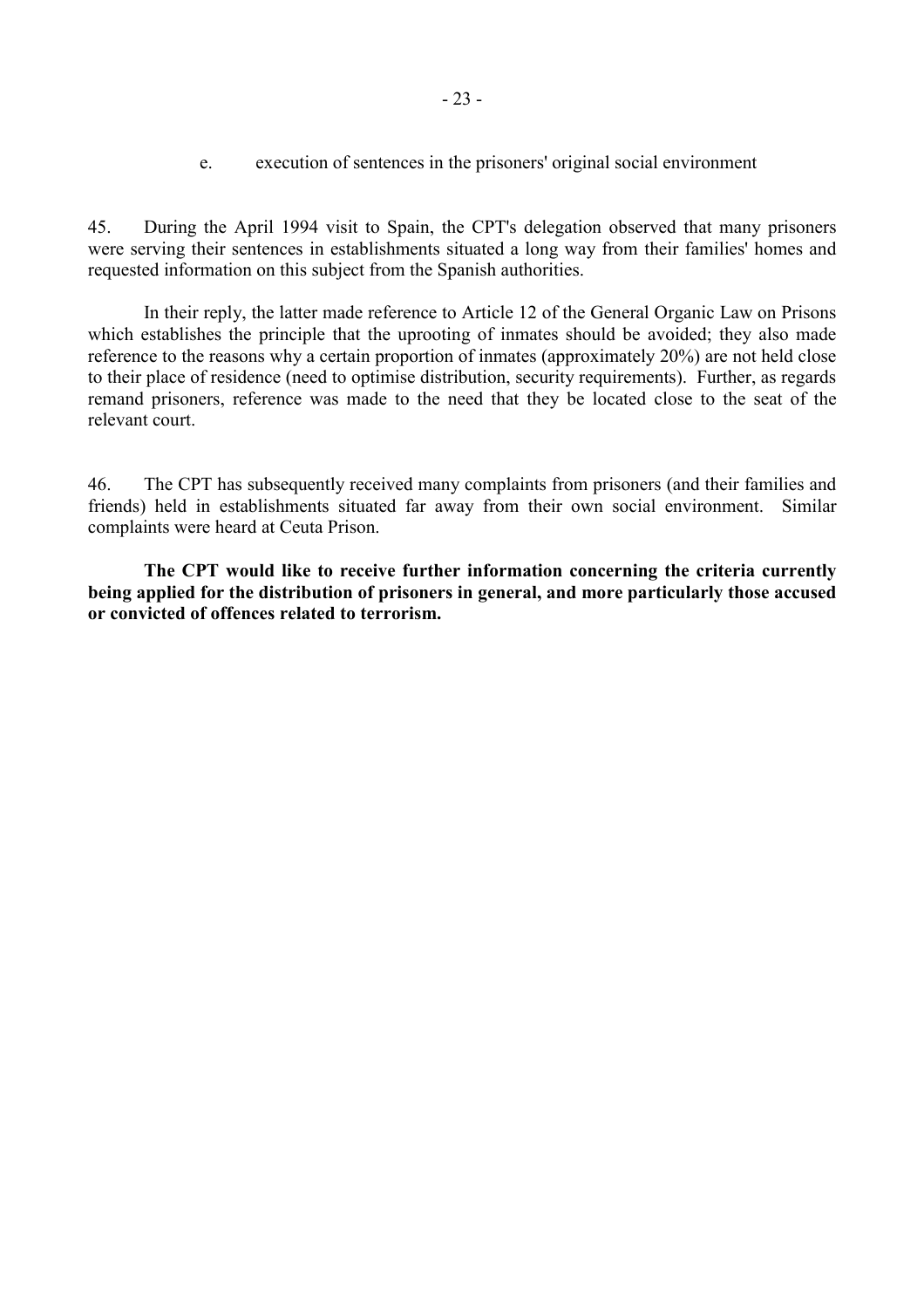### <span id="page-25-0"></span>**C. Other establishments visited**

### **1. National Police and Civil Guard establishments**

a. ill-treatment

47. Some isolated allegations were heard in the course of the visit that criminal suspects had been slapped and/or punched by law enforcement officials. Those allegations related to the time of arrest and concerned principally the National Police.

 In this connection, **the CPT wishes to reiterate the importance of appropriate training for law enforcement officials, and of senior law enforcement officials delivering to their subordinates the clear message that the ill-treatment of detained persons is not acceptable and will be dealt with severely (cf. CPT/Inf (96) 9, Part I, paragraph 29 and Part II, paragraph 21).** 

b. material conditions of detention

48. Material conditions of detention in the National Police and Civil Guard establishments visited were rather poor and, more particularly, displayed many of the shortcomings already criticised in reports drawn up after previous visits by the CPT.

 Persons in custody were being held overnight in cramped conditions (e.g. cells of 6 to 7 m² at Málaga and Melilla Police Headquarters were being used to accommodate four detainees overnight, and a cell of 12 m² in the latter establishment was holding eight detainees overnight). Further, the state of cleanliness in many of the cells seen by the CPT's delegation left a great deal to be desired, and lighting and ventilation were poor.

 The delegation also observed that some of the cells were very small. This was particularly the case at the Civil Guard Headquarters in Ceuta, where five of the six cells measured a mere 2.3 m², the other measuring 3.5 m². Cells of such dimensions are not suitable for use as overnight accommodation; however, they were being used for that purpose.

49. **The CPT recommends that the Spanish authorities establish standards for National Police and Civil Guard detention facilities in general. When establishing such standards, the following criteria should be taken into account:** 

 **- Cells should be clean, of a reasonable size for the number of people they are used to accommodate, and have adequate lighting (i.e. sufficient to read by, sleeping periods excluded) and ventilation; preferably, cells should enjoy natural light. Further, cells should be equipped with a means of rest (for example, a chair or bench) and persons obliged to stay overnight in custody should be provided with a clean mattress and clean blankets.**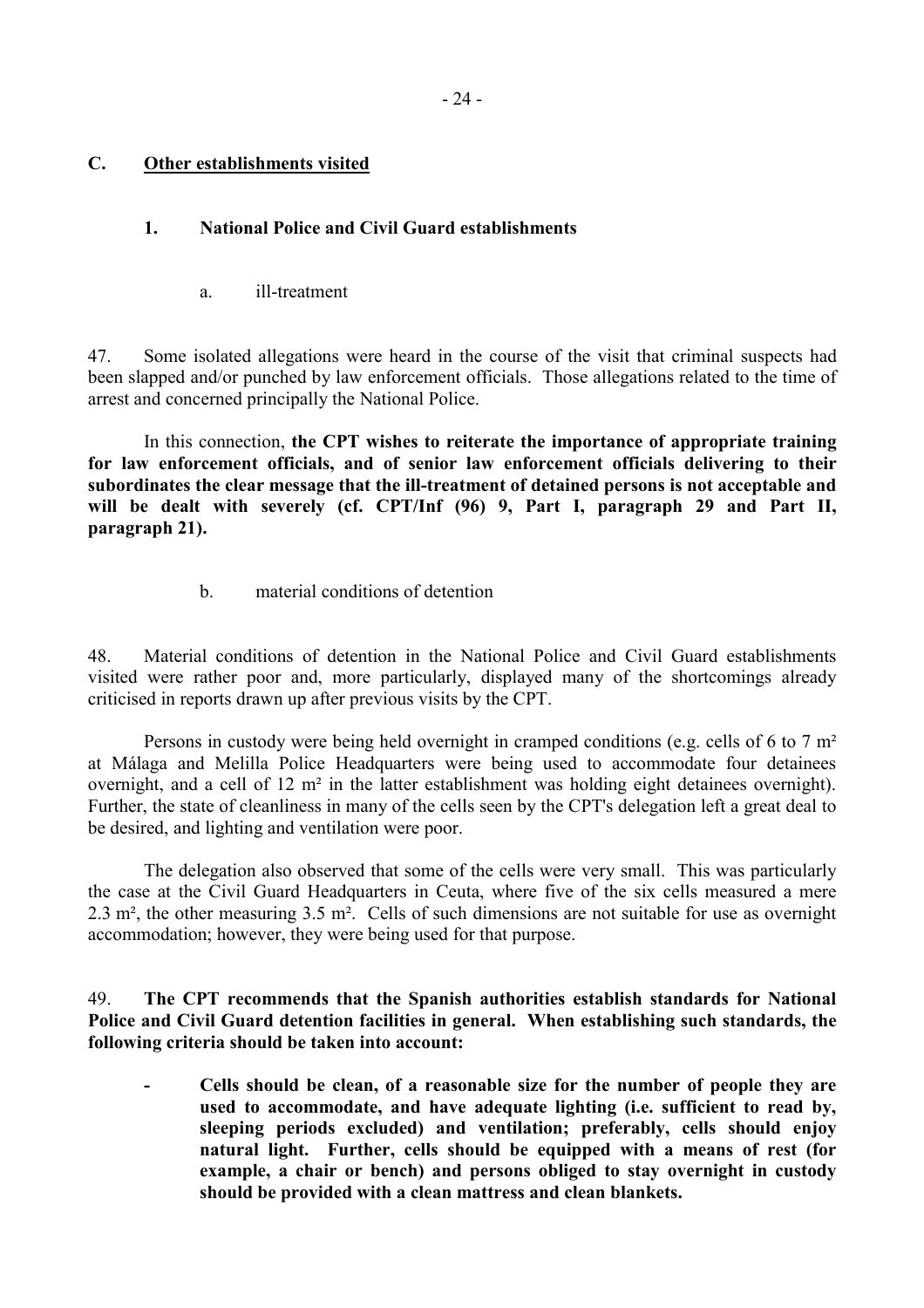<span id="page-26-0"></span>Persons in custody should be allowed to comply with the needs of nature when **necessary, in clean and decent conditions, and be offered adequate washing facilities. They should have ready access to drinking water and be given food at appropriate times, including at least one full meal (i.e. something more substantial than a sandwich) every day. Those detained for extended periods (twenty-four hours or more) should, where possible, be offered outdoor exercise every day.** 

 Further, **the CPT recommends that the conditions of detention in National Police and Civil Guard establishments be reviewed, in the light of the remarks in paragraphs 48 and 49.** 

c. detained persons suspected of "body-packing"

50. The CPT is concerned by the manner in which cases of suspected body-packing were being handled in Ceuta. After a medical examination (and prescription of a laxative), the detainees in question were returned to a police/Civil Guard cell, where they would be required to stay until such time as they had discharged in a bucket the substances concealed within their body, a process which might take a considerable time. The cells were extremely small (2.3 to 2.5 m²) and, at the Police Headquarters, in a filthy condition. Further, while placed in the cell, the persons concerned were not monitored from a medical standpoint.

51. As was pointed out in the report drawn up after the second periodic visit to Spain, given the risks involved - namely perforation of the packaging of the substance resulting in acute poisoning or intestinal obstruction - persons affected by the body-pack syndrome should be placed under close medical supervision (cf. also CPT/Inf (96) 9, Part II, paragraph 177). **The CPT recommends that steps be taken to ensure that this is the case in Ceuta.** 

 Further, **the CPT recommends that steps be taken immediately to find alternative accommodation for such persons in Ceuta;** it is inadmissible for them to be held for lengthy periods in the police/Civil Guard cells currently used for this purpose.

52. More generally, **the CPT invites the Spanish authorities to review the precise techniques employed in such cases.** The body-pack syndrome by its very nature will engender a disagreeable situation for both the detained persons and law enforcement officials concerned. However, technical means are now available which are less debasing than defecating/vomiting in a bucket and picking out discharged objects by hand.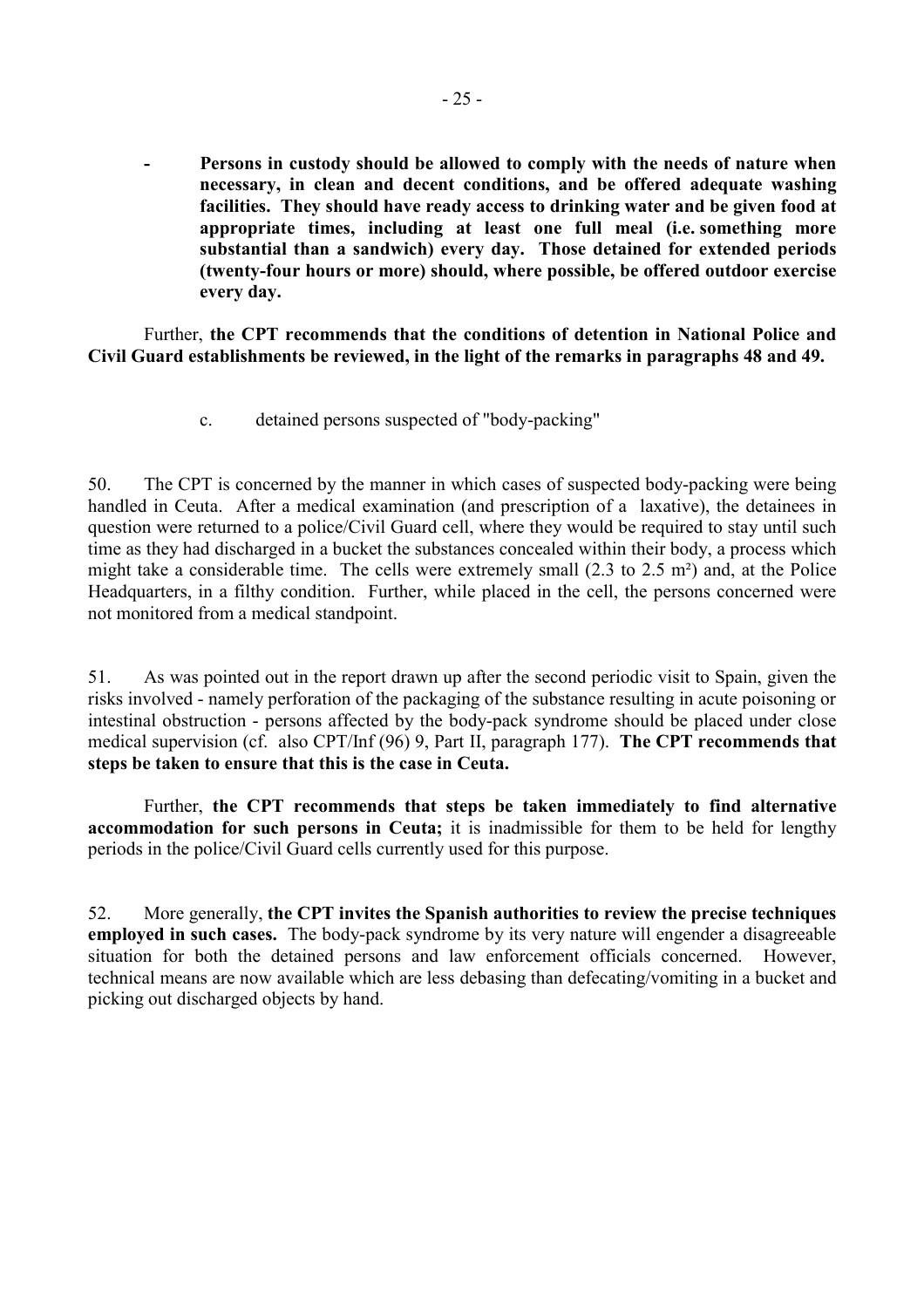### <span id="page-27-0"></span>**2. Army establishments**

53. It should be said at the outset that the delegation heard no allegations of ill-treatment of persons detained by the Spanish military forces.

54. The CPT visited three military detention facilities in Melilla, namely the disciplinary units of the Infantry and the Legion and the remand detention facility of the Military Police.

 The disciplinary units were used for severe disciplinary sanctions (detention between one and three months) while minor sanctions were served in the soldier's own barracks (i.e. in the form of an obligation to remain in the sleeping quarters or in a designated room during free time).

 The remand detention facility was used to hold army personnel suspected of having committed a criminal offence, and detention could in principle last several months. However, the delegation was told that in cases of prolonged detention the person concerned would be transferred to a prison (be it a military or - more likely - a civil prison); this was confirmed by the records examined by the CPT's delegation.

55. The Disciplinary Unit of the Infantry (Regiment No. 52, Alfonso XIII Barracks) consisted of three cells, each measuring some 12 m² (including a sanitary annexe comprising a lavatory and wash basin), separate shower facilities, a mess, a room set aside for visits (by family and lawyers) and a patio. The cells had adequate lighting (including natural light) and ventilation. Every cell was equipped with four beds and several cupboards and, at the time of the visit, two cells were being used by two inmates each and the third by one detainee.

 Conditions of detention were less good at the Disciplinary Unit of the Legion (Tertio Gran Capitán, Millán Astray Barracks). This establishment possessed two grill-fronted cells, measuring approximately 11 m²; each of them had a partitioned lavatory, and there was a separate shower facility. One of the cells (accommodating non-commissioned officers) was equipped with three beds, and the other (accommodating ordinary soldiers) with six. The former cell had artificial lighting and some access to natural light; the latter cell had no access to natural light and the artificial lighting was out of order. At the time of the visit, the unit was accommodating eight detainees.

56. Written information provided by military personnel of both the Infantry and the Legion indicated that generous out-of-cell time was foreseen at both disciplinary units, including participation in various activities (physical education, courses).

 The detainees interviewed by the delegation confirmed that they were not locked in their cells during the day; however, they said that they spent most of the time idle in the patio/exercise yard or watching television in the mess, organised activities occupying only a very limited part of the day.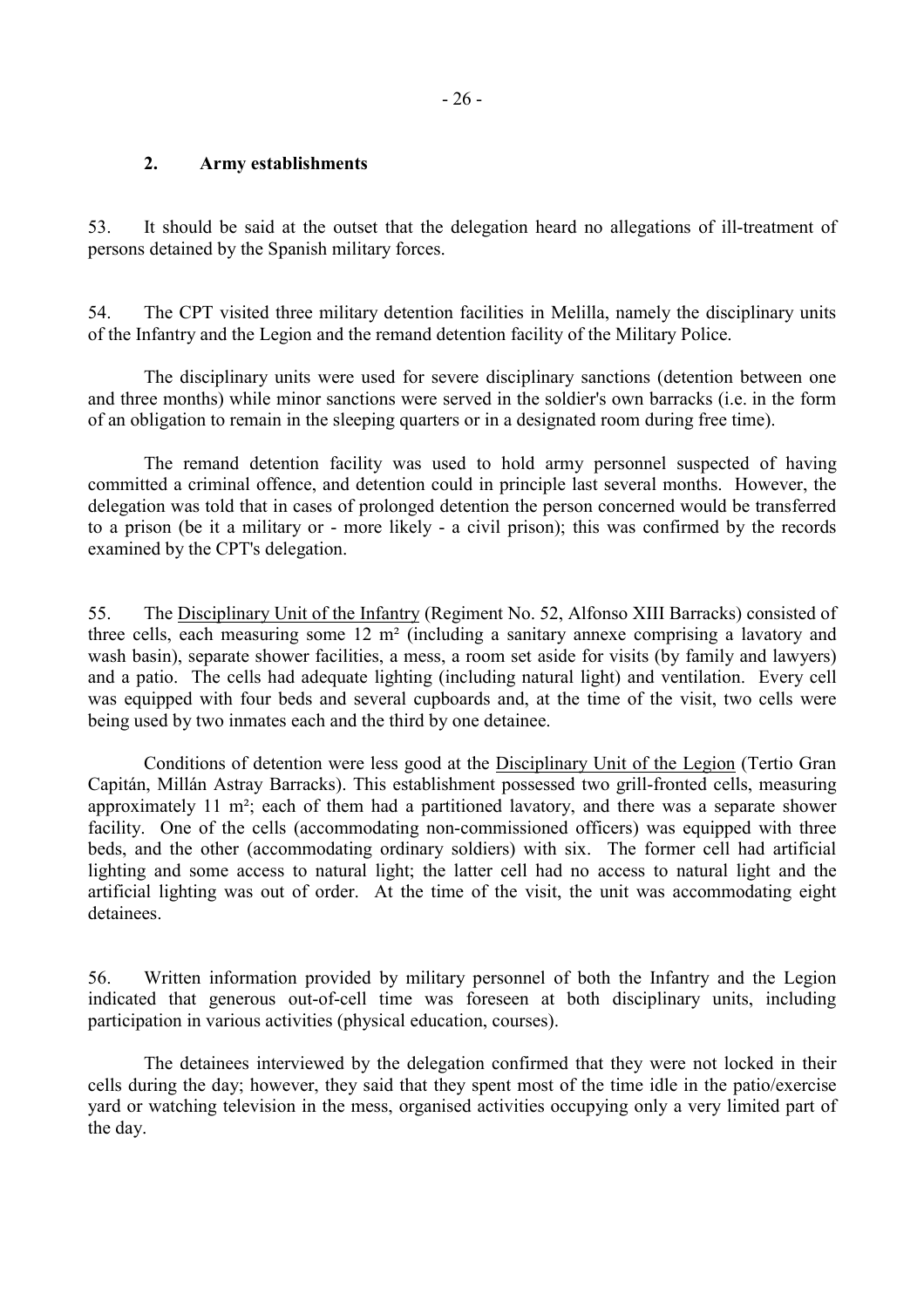57. **The CPT recommends that the capacity of the army disciplinary facilities in Melilla be reviewed; the cells at the disciplinary units should preferably accommodate not more that two prisoners and never more than three. It is also recommended that the artificial lighting in the cell accommodating ordinary soldiers at the Legion be repaired.** 

 Further, **the CPT recommends that the Spanish authorities verify whether persons held in the disciplinary units are being offered appropriate activities.**

58. The Remand Detention facility of the Military Police was in an impeccable state of cleanliness and repair. The cells measured in the order of 8 to 9 m² and were equipped with one or two beds; at the time of the visit no one was being held in them. The two single occupancy cells were apparently designed to accommodate persons undergoing incommunicado detention; they were equipped with a lavatory and a wash basin, and had a solid door. The remaining cells had a grilled door which, according to information provided to the delegation, remained open during the day. The rest of the premises consisted of a room for visits by family and lawyers, a mess (unfurnished at the time of the visit, save for a television set), a sanitary annexe and a patio.

59. The delegation was informed that prisoners were offered at least two hours of outdoor exercise every day. However, it appeared that no other forms of organised activities were foreseen for persons held at the facility. In this connection, **the CPT would stress that if anyone were to be held in the facility for a prolonged period of time, he should be offered appropriate activities (work, sport, etc.).**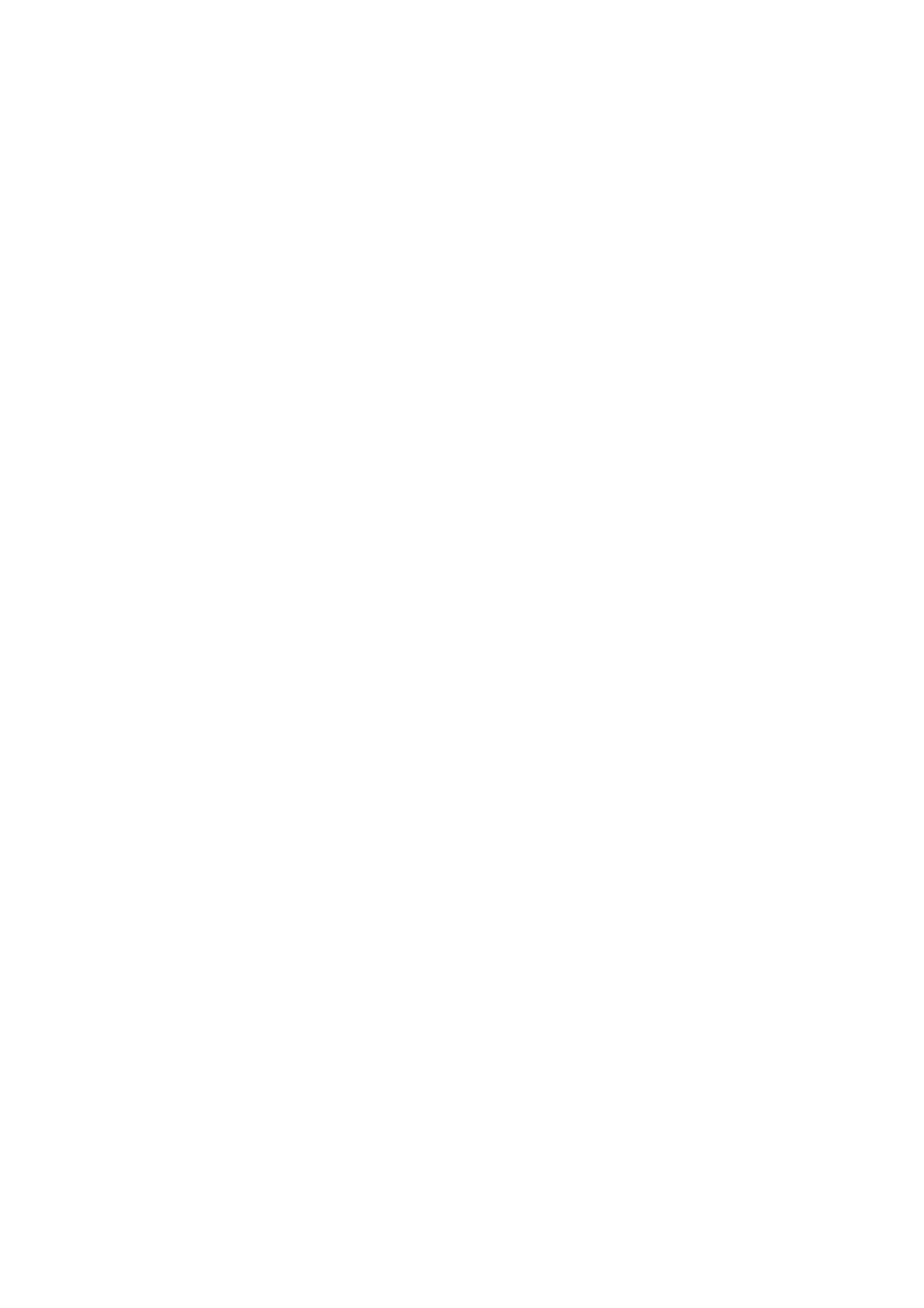### **APPENDIX I**

### <span id="page-30-0"></span>**SUMMARY OF THE CPT'S RECOMMENDATIONS, COMMENTS AND REQUESTS FOR INFORMATION**

### **A. Treatment of illegal aliens**

#### **1. Ill-treatment in the context of expulsion procedures**

#### recommendations

- police officers who are assigned the duty of removing from Spanish territory foreign nationals subject to an expulsion order to be reminded that any force used should be no more than is reasonably necessary and that it would be entirely unacceptable for foreigners subject to an expulsion order to be physically assaulted as a form of persuasion to board a means of transport or as a punishment for not having done so (paragraph 11);
- current procedures to be reviewed, in the light of the remarks made in paragraph 11, second sub-paragraph (any provision of medication to persons subject to an expulsion order to be done on the basis of a medical decision and in accordance with medical ethics; to gag a person is a highly dangerous measure) (paragraph 11).

#### requests for information

- a copy of the video-recording made of the circumstances of the attempted expulsion of an illegal alien on 21 April 1997 (paragraph 8);
- the results of the investigations carried out into the circumstances of the June 1996 expulsions (paragraph 9);
- a full account of the authorised means of coercion in relation to the removal from Spanish territory of foreigners subject to an expulsion order (paragraph 11);
- the observations of the Spanish authorities on reports that persons expelled from Spain in recent times have been ill-treated or even died at the hands of law enforcement officials in the countries to which they were sent (paragraph 12);
- a detailed account of the precise practical steps taken by the Spanish authorities in order to ensure that persons are not returned to a country where they run a risk of being subjected to torture or to inhuman or degrading treatment or punishment (paragraph 12).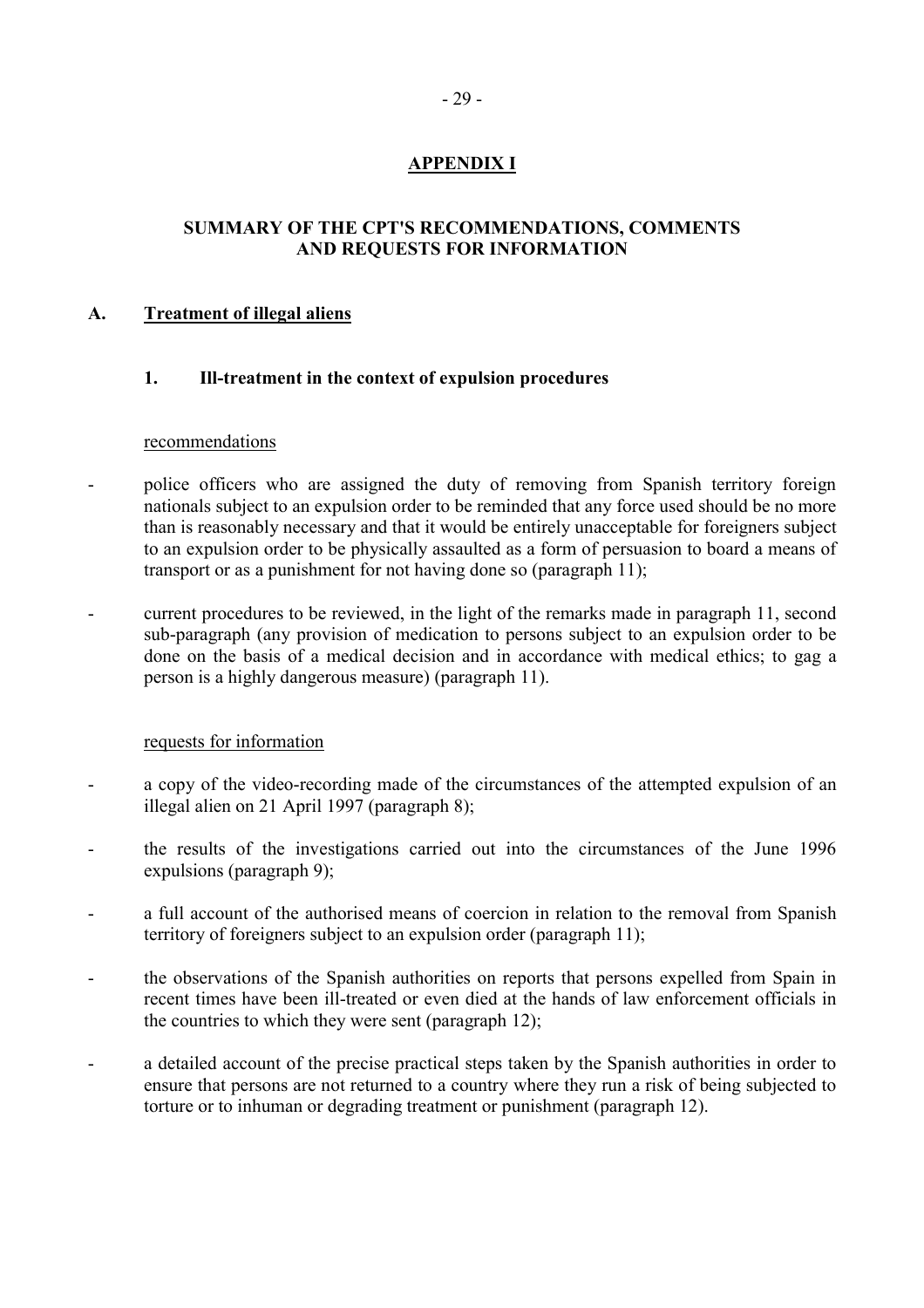### **2. Detention Centre for foreigners in Málaga**

### recommendations

- the authorised capacities of the two units resulting from the division of the 100 m<sup>2</sup> dormitory to be reviewed (paragraph 16);
- the results of all medical examinations, as well as the relevant statements of the detained person concerned and the doctor's conclusions, to be fully recorded by the doctor and made available to the detainee (paragraph 19).

#### comments

- the Spanish authorities are invited to persist in their efforts to extend the range of activities offered to persons detained in the Centre (paragraph 17);
- a social worker could usefully be employed at the Centre (paragraph 18);
- a qualified nurse should attend the Centre on a daily basis (paragraph 19).

#### requests for information

the comments of the Spanish authorities on the health care being provided to detainees at the Centre, and in particular on the somewhat widespread prescription of diazepam (Valium) (paragraph 19).

#### **3. Places in Ceuta and Melilla where illegal aliens are accommodated**

#### comments

- the Spanish authorities should endeavour to improve the living conditions of the illegal aliens accommodated in Ceuta and Melilla and, in particular, at La Granja Agrícola (paragraph 24).

### **B. Ceuta Prison**

#### **1. Ill-treatment**

#### recommendations

- the prison's management to deliver the clear message to prison officers that the ill-treatment of prisoners is not acceptable and will be dealt with severely (paragraph 27).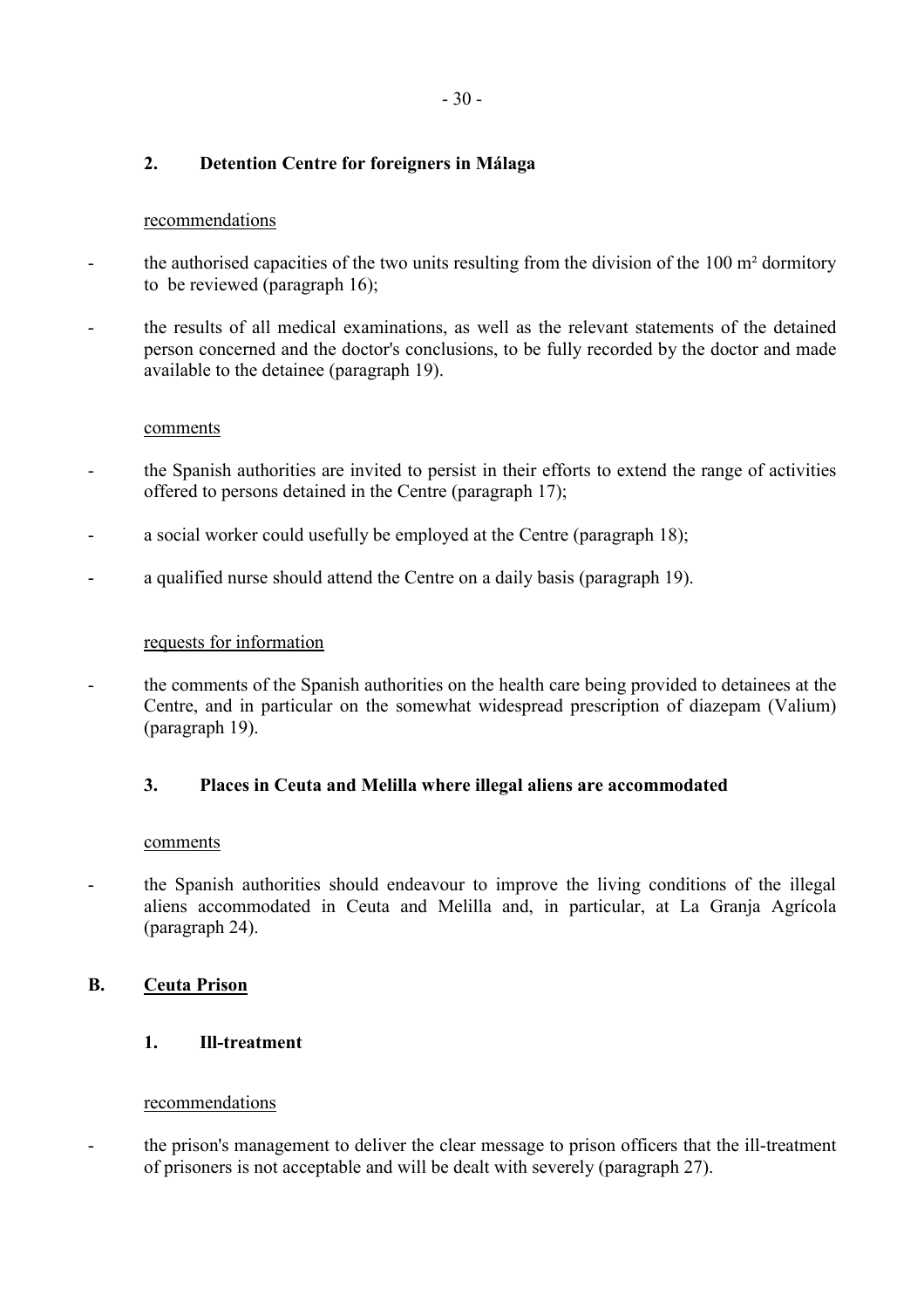#### requests for information

- copies of the reports drawn up following the forensic medical examinations of the prisoner who lodged a complaint with the supervisory judge concerning his alleged ill-treatment by prison officers on 19 November 1996 and, in due course, information on the outcome of that complaint (paragraph 26).

### **2. Conditions of detention**

#### recommendations

- a high priority to be given to bringing the inmate population of Ceuta Prison into line with its new official capacity, as well as to improving material conditions of detention in the establishment (paragraph 29);
- a thorough examination of the means of improving the activities programmes at Ceuta Prison to be undertaken without delay and fuller programmes (including education, recreation and sports activities) to be introduced as the inmate population in the establishment is brought into line with its new official capacity (paragraph 31);
- appropriate steps to be taken to remedy the shortcomings observed in the laundry facilities and the kitchen at Ceuta Prison (paragraph 32);
- immediate steps to be taken to ensure that all inmates are offered at least one hour of outdoor exercise every day (paragraph 33).

#### comments

- cells measuring 8 m² or less should not be used to accommodate more than one prisoner (save in exceptional cases when it would be inadvisable for a prisoner to be left alone). The larger cells at Ceuta Prison can be considered as acceptable for two prisoners; however, the CPT presumes that the objective of the Spanish authorities remains to comply in due course with the principle of single occupancy (paragraph 29).

### **3. Other issues of relevance to the CPT's mandate**

a. health care service

#### recommendations

- the vacant posts of two psychologists and a nurse to be filled without delay (paragraph 34);
- steps to be taken to ensure that someone competent to provide first aid is always present on the prison's premises, preferably a person with a nursing qualification (paragraph 34);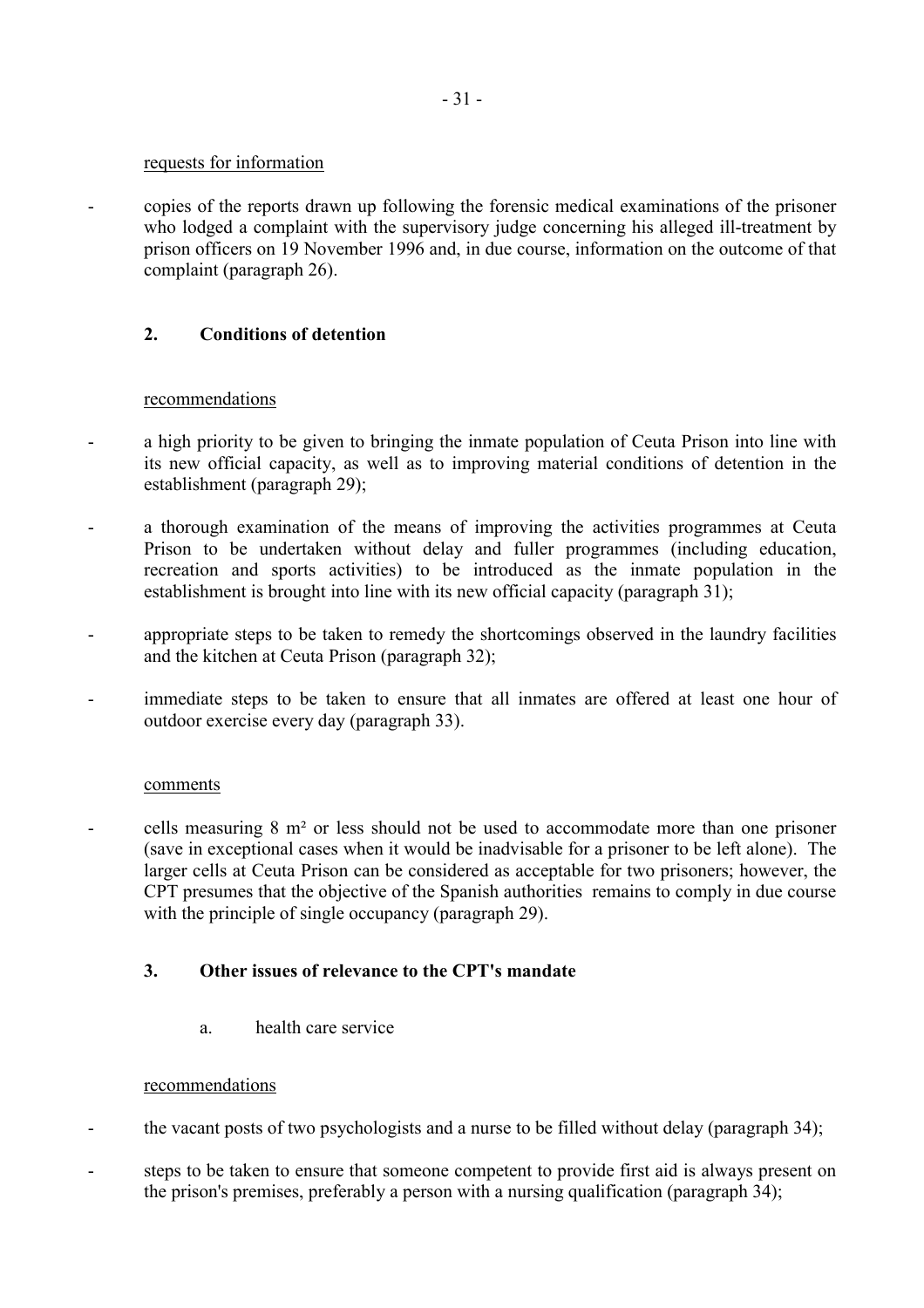- dental care for inmates at Ceuta Prison to be reviewed (paragraph 35);
- appropriate steps to be taken to ensure that prisoners taken to hospital in Ceuta are not physically attached to their hospital beds or to other items of furniture for custodial reasons (paragraph 37).

#### comments

- all medical examinations of prisoners should be conducted out of the hearing and unless the doctor concerned expressly requests otherwise in a given case - out of the sight of prison officers (paragraph 36).
	- b. segregation

#### recommendations

- the situation of inmates in Ceuta Prison who are subject to the restrictive regime provided for in Article 10(3) of the General Organic Law on Prisons to be immediately reviewed, in the light of the recommendations made in paragraphs 113 and 114 of the report on the 1991 visit (in particular, material conditions of detention of those prisoners to be clearly better than those of a prisoner undergoing solitary confinement as a punishment; such prisoners to be provided with purposeful activities) (paragraph 39);
- the Spanish authorities to verify that the recommendations made in paragraphs 113 and 114 of the report on the 1991 visit are being applied in other prisons in Spain (paragraph 39).

#### comments

- all disciplinary sanctions imposed at Ceuta Prison should be properly recorded (paragraph 40).

#### requests for information

- full details of the decision-making procedure as regards the placement of prisoners in the segregation unit on the basis of Article 75 of the Prison Rules and of the procedural safeguards offered to such prisoners (information on the reasons for the placement; right to be heard; right to have the decision reviewed by an appropriate authority) (paragraph 40).
	- c. inspection procedures

#### recommendations

- the supervisory judge competent for Ceuta Prison to view the whole of the establishment's premises in the course of his visits and to enter into direct contact with both prisoners and prison staff (paragraph 42).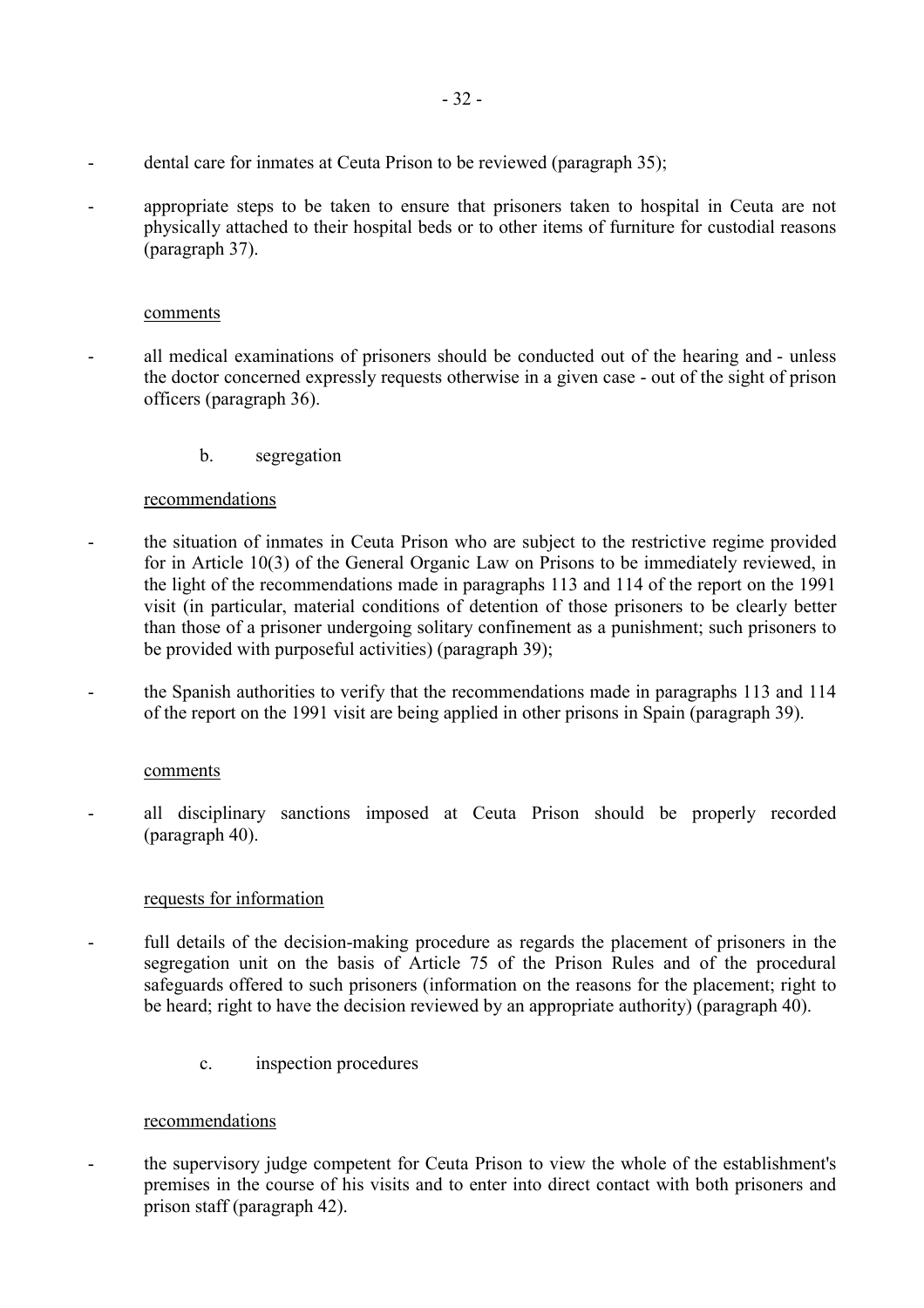d. information for prisoners and visiting facilities

### recommendations

- all newly admitted prisoners to be supplied with information on the regime in force in the establishment and on their rights and duties, in a language which they understand (paragraph 42);
- steps to be taken to overcome the difficulties for prisoners and visitors to make themselves heard in the visiting booths at Ceuta Prison (paragraph 44).

#### comments

- it would be useful if a description of the main features of the prison's regime, a list of prisoners' rights and duties and an outline of the avenues of appeal open to them were to be posted on prison notice boards, in an appropriate range of languages (paragraph 43).
	- e. execution of sentences in the prisoners' original social environment

### requests for information

- further information concerning the criteria currently being applied for the distribution of prisoners in general, and more particularly those accused or convicted of offences related to terrorism (paragraph 46).

### **C. Other establishments visited**

- **1. National Police and Civil Guard establishments**
	- a. ill-treatment

#### comments

- law enforcement officials should receive appropriate training, and senior law enforcement officials should deliver to their subordinates the clear message that the ill-treatment of detained persons is not acceptable and will be dealt with severely (paragraph 47).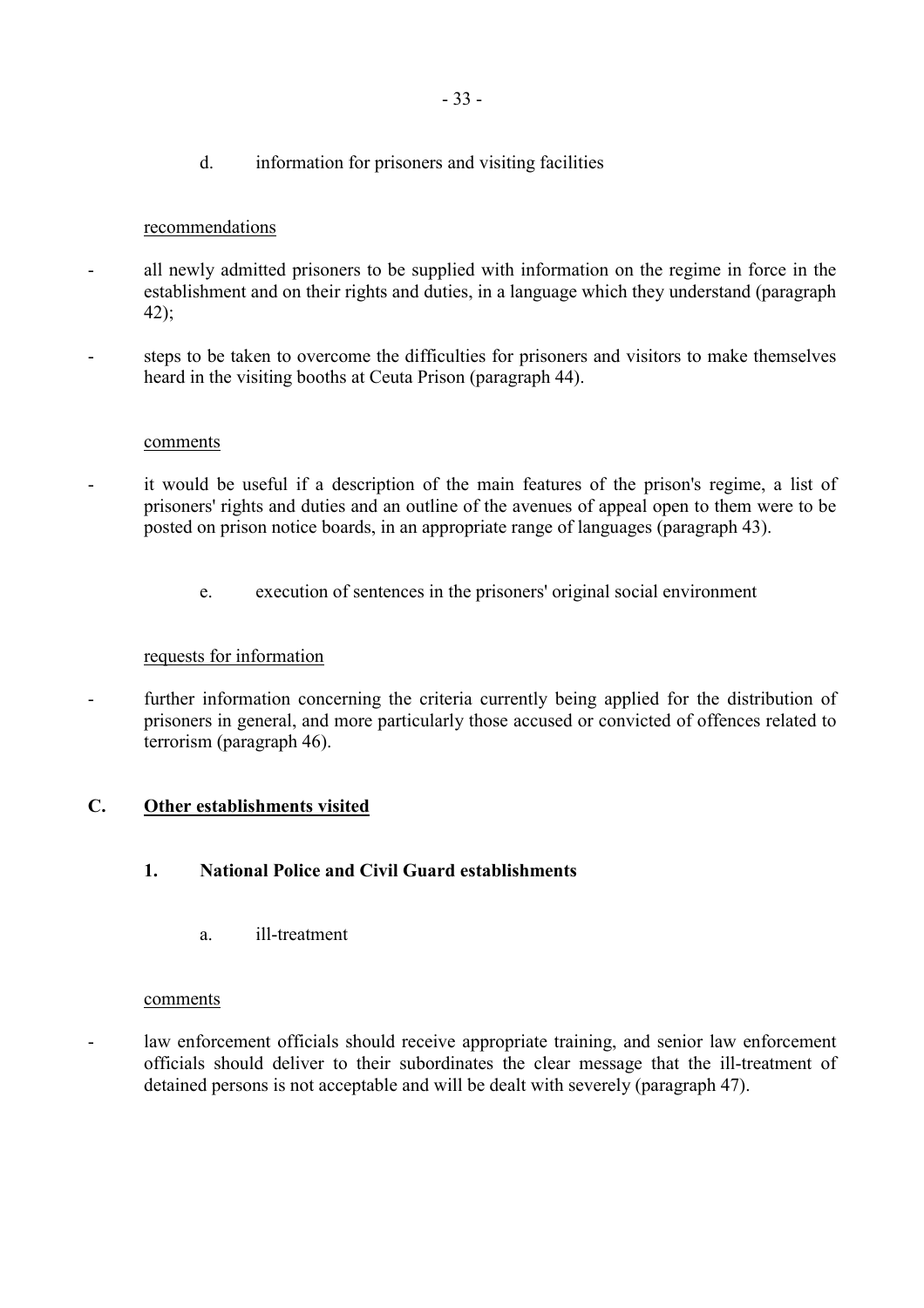b. material conditions of detention

#### recommendations

- standards to be established for National Police and Civil Guard detention facilities in general. When establishing such standards, the following criteria should be taken into account:

- . Cells should be clean, of a reasonable size for the number of people they are used to accommodate, and have adequate lighting (i.e. sufficient to read by, sleeping periods excluded) and ventilation; preferably, cells should enjoy natural light. Further, cells should be equipped with a means of rest (for example, a chair or bench) and persons obliged to stay overnight in custody should be provided with a clean mattress and clean blankets.
- . Persons in custody should be allowed to comply with the needs of nature when necessary, in clean and decent conditions, and be offered adequate washing facilities. They should have ready access to drinking water and be given food at appropriate times, including at least one full meal (i.e. something more substantial than a sandwich) every day. Those detained for extended periods (twenty-four hours or more) should, where possible, be offered outdoor exercise every day (paragraph 49);
- conditions of detention in National Police and Civil Guard establishments to be reviewed, in the light of the remarks set out in paragraphs 48 and 49 (paragraph 49).
	- c. detained persons suspected of "body-packing"

#### recommendations

- steps to be taken to ensure that persons affected by the body-pack syndrome in Ceuta are placed under close medical supervision (paragraph 51);
- steps to be taken immediately to find alternative accommodation for persons affected by the body-pack syndrome in Ceuta (paragraph 51).

#### comments

- the Spanish authorities are invited to review the precise techniques employed in connection with the discharge and recovery of substances concealed within a person's body (paragraph 52).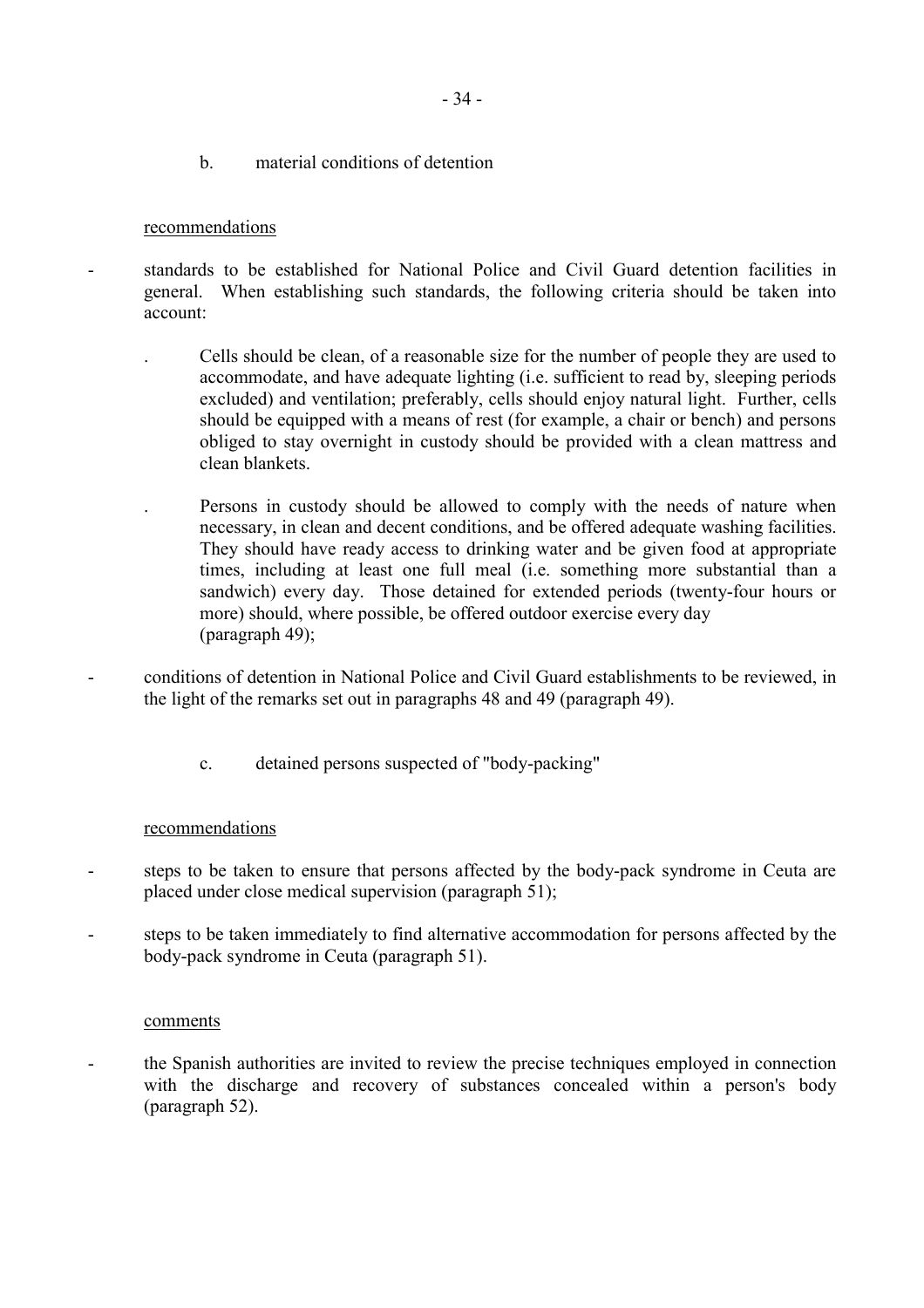### **2. Army establishments**

#### recommendations

- the capacity of the army disciplinary facilities in Melilla to be reviewed; each cell at the disciplinary units should preferably accommodate not more that two prisoners and never more than three (paragraph 57);
- the artificial lighting in the cell accommodating ordinary soldiers at the Legion to be repaired (paragraph 57);
- the Spanish authorities to verify whether persons held in the disciplinary units are being offered appropriate activities (paragraph 57).

#### comments

- if anyone were to be held in the Remand Detention facility of the Military Police in Melilla for a prolonged period of time, he should be offered appropriate activities (work, sport, etc.) (paragraph 59).